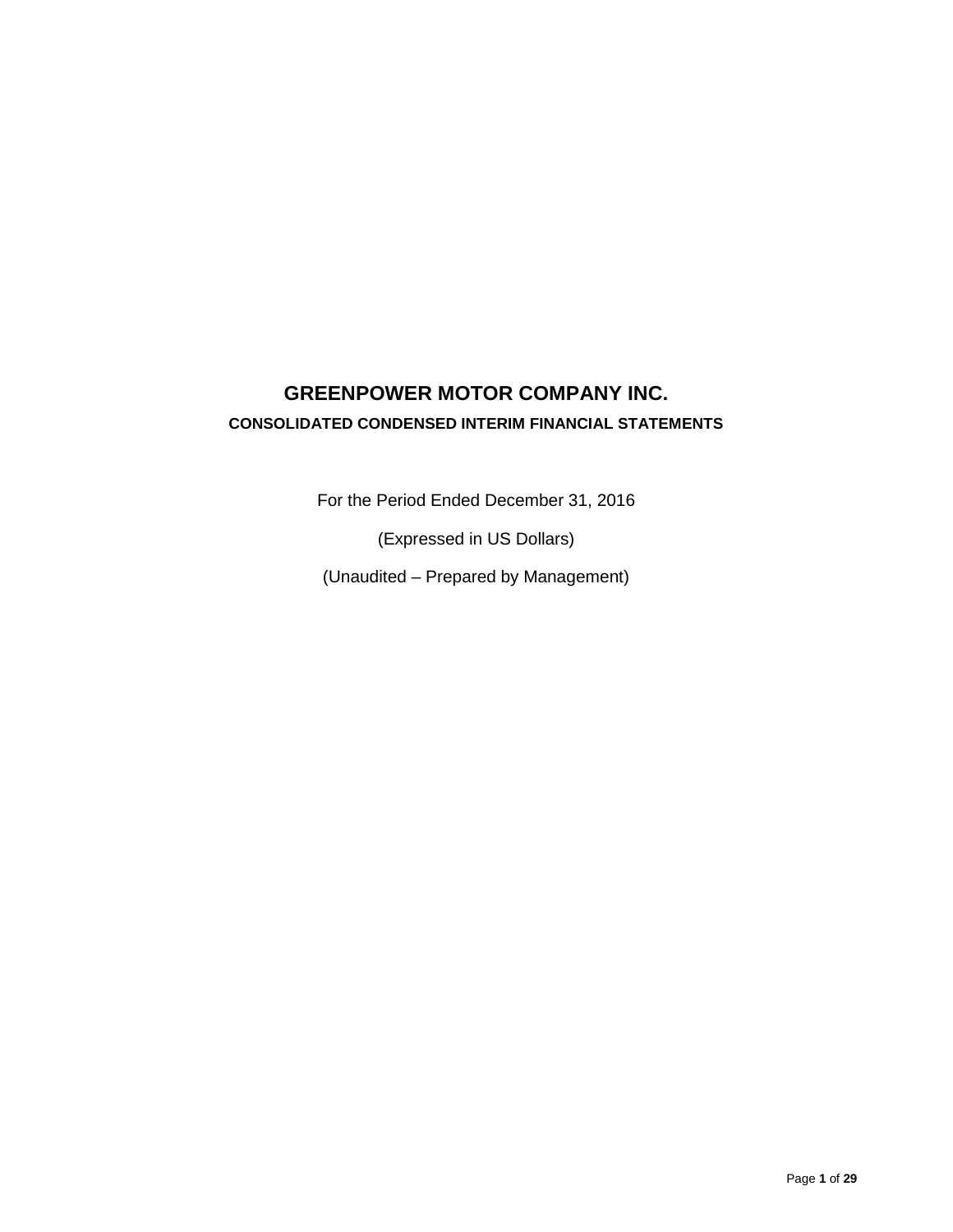# **December 31, 2016**

| <b>PUCCHING PIT EVIV</b>                                                        |  |
|---------------------------------------------------------------------------------|--|
|                                                                                 |  |
|                                                                                 |  |
| Consolidated Condensed Interim Statements of Operations and Comprehensive Loss5 |  |
|                                                                                 |  |
|                                                                                 |  |
|                                                                                 |  |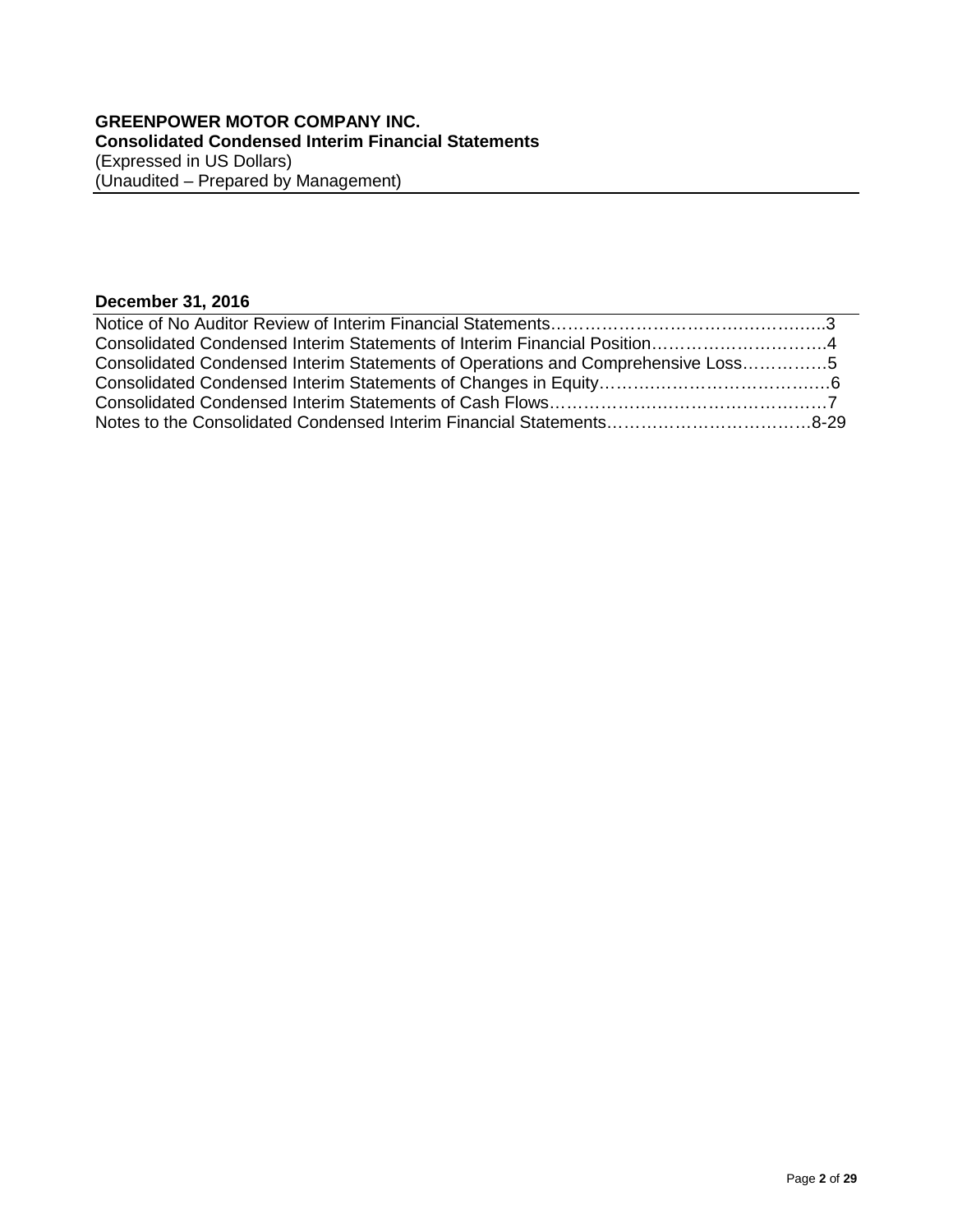# **NOTICE OF NO AUDITOR REVIEW OF INTERIM FINANCIAL STATEMENTS**

Under National Instrument 51-102, Part 4, subsection 4.3(3(a)), if an auditor has not performed a review of the interim financial statements, they must be accompanied by a notice indicating that the interim financial statements have not been reviewed by an auditor.

The accompanying unaudited interim financial statements of GreenPower Motor Company Inc. (the "Company") have been prepared by and are the responsibility of the Company's management.

The Company's independent auditor has not performed a review of these interim financial statements in accordance with standards established by the Canadian Institute of Chartered Accountants for a review of interim financial statements by an entity's auditor.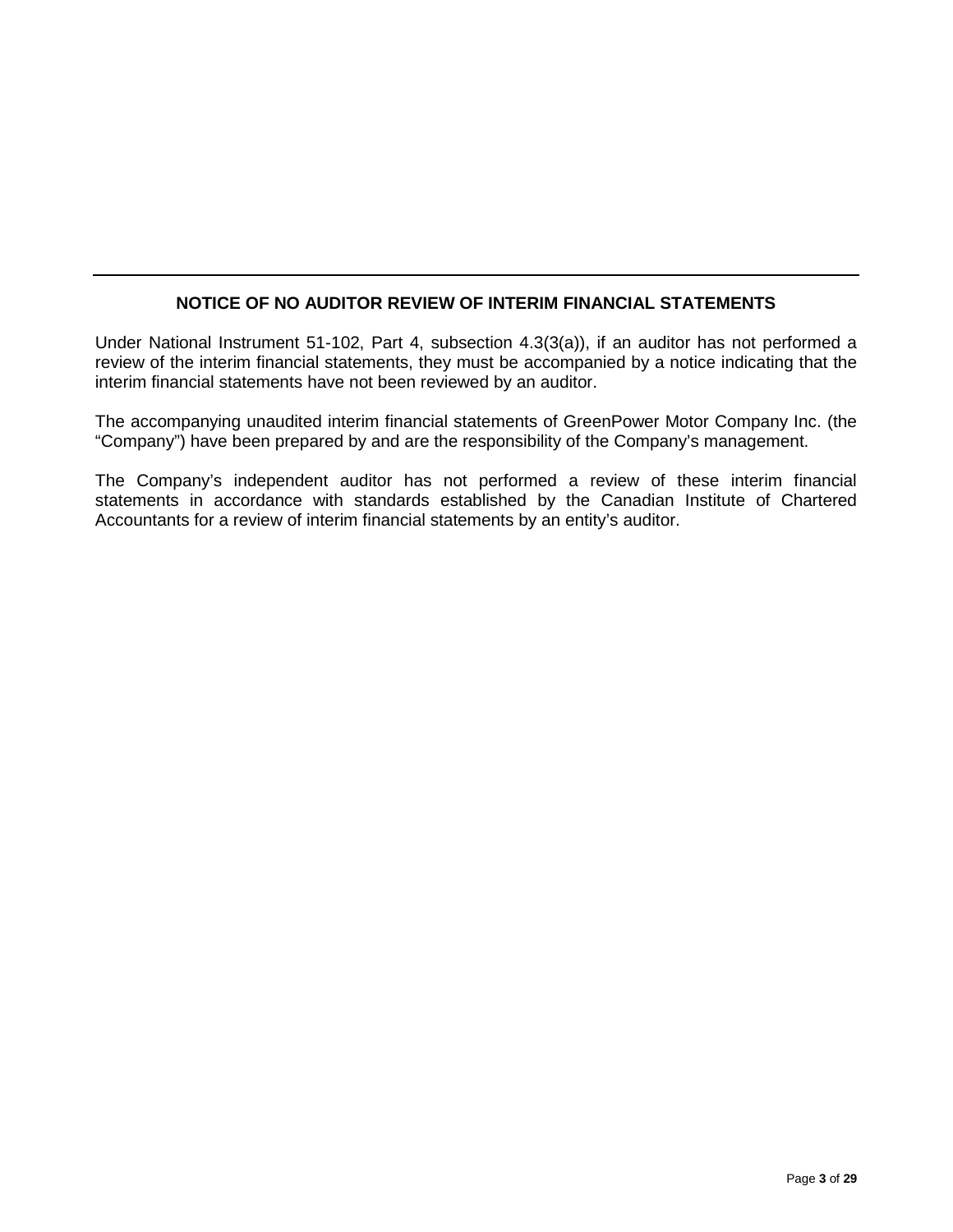Consolidated Condensed Interim Statements of Financial Position

# As at December 31, 2016

(Unaudited - Prepared by Management)

(Expressed in US Dollars)

|                                                   | December 31, | March 31,<br>2016 |                 |  |
|---------------------------------------------------|--------------|-------------------|-----------------|--|
|                                                   |              |                   | (Audited)       |  |
| <b>Assets</b>                                     |              |                   | (Note 1)        |  |
| Current                                           |              |                   |                 |  |
| Cash                                              | \$           | 679,668           | \$<br>1,046,609 |  |
| GST/HST receivable                                |              | 15,255            | 15,171          |  |
| Inventory (Note 3)                                |              | 3,038,042         | 2,242,254       |  |
| Deposits                                          |              | 63,204            | 24,175          |  |
|                                                   |              | 3,796,169         | 3,328,209       |  |
| Non-current                                       |              |                   |                 |  |
| Property and equipment (Note 4)                   |              | 1,189,374         | 591,218         |  |
| Exploration and evaluation assets (Note 5)        |              | 28,818            | 28,818          |  |
|                                                   | \$           | 5,014,361         | \$<br>3,948,245 |  |
| <b>Liabilities</b>                                |              |                   |                 |  |
| <b>Current liabilities</b>                        |              |                   |                 |  |
| Accounts payable & accrued liabilities (Note 13)  | \$           | 703,439           | \$<br>776,625   |  |
| Deposits from customers                           |              | 224,177           | 224,177         |  |
| Current portion of promissory note payable        |              | 54,403            |                 |  |
| Loans payable to related parties (Note 13)        |              | 177,352           | 425,354         |  |
|                                                   |              | 1,159,371         | 1,426,156       |  |
| <b>Non-current</b>                                |              |                   |                 |  |
| Convertible debentures (Note 9)                   |              | 482,782           | 472,927         |  |
| Promissory note payable (Note 10)                 |              | 530,635           |                 |  |
|                                                   |              | 2,172,788         | 1,899,083       |  |
|                                                   |              |                   |                 |  |
| <b>Equity</b>                                     |              |                   |                 |  |
| Share capital (Note 6)                            |              | 12,013,043        | 9,164,266       |  |
| Equity portion of convertible debentures (Note 9) |              | 67,695            | 69,552          |  |
| <b>Reserves</b>                                   |              | 1,264,593         | 1,399,905       |  |
| Accumulated other comprehensive loss              |              | (86, 551)         | (91, 779)       |  |
| Accumulated deficit                               |              | (10, 417, 207)    | (8,492,782)     |  |
|                                                   |              | 2,841,573         | 2,049,162       |  |
|                                                   | \$           | 5,014,361         | \$<br>3,948,245 |  |

Nature and Continuance of Operations - Note 1 Events After the Reporting Period - Note 14

Approved on behalf of the Board on February 23, 2017

*"Fraser Atkinson"*

**Director** 

#### *"Mark Achtemichuk"*

**Director**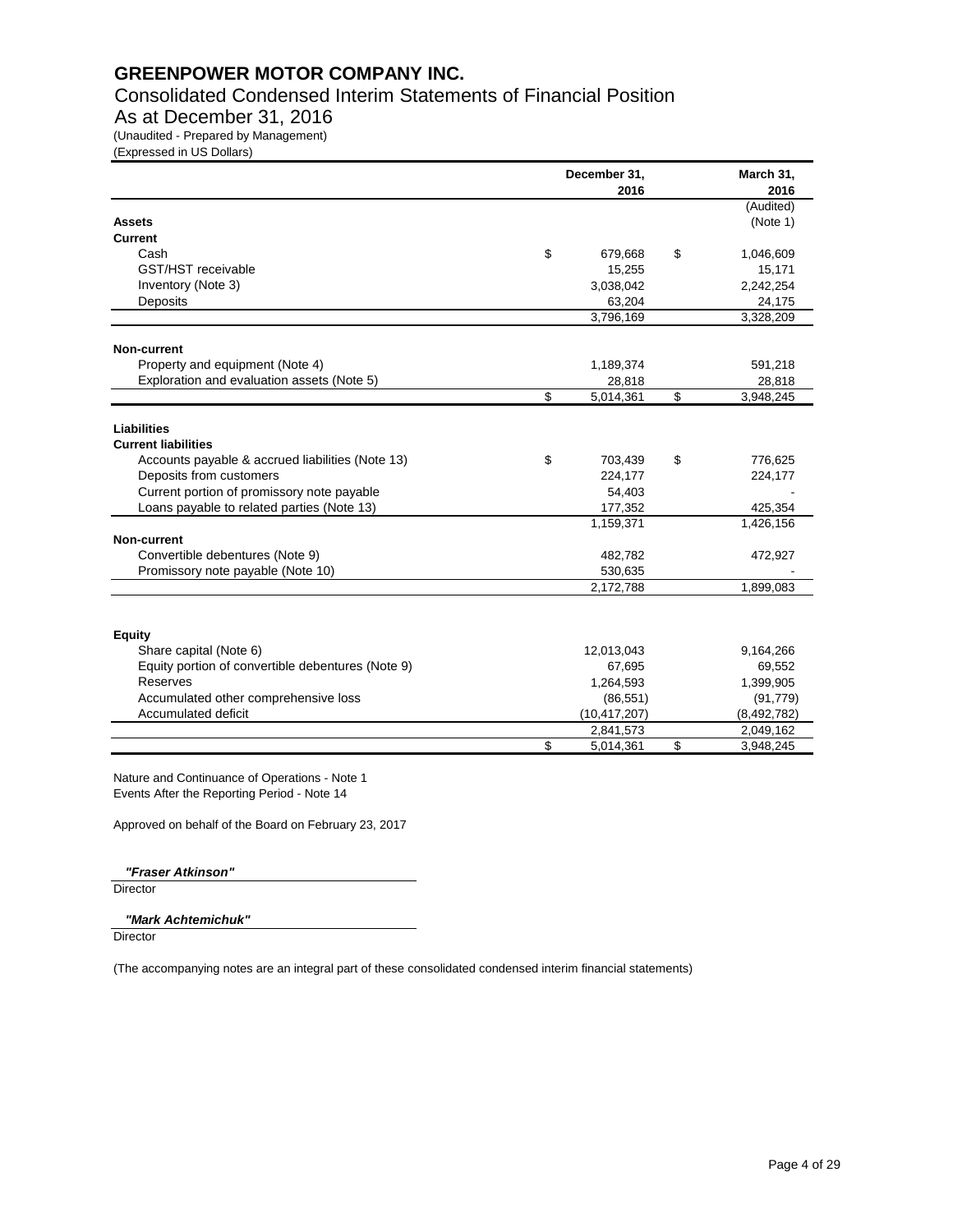Consolidated Condensed Interim Statements of Operations and Comprehensive Loss For the Three and Nine Month Periods Ended December 31, 2016 and 2015

(Unaudited - Prepared by Management)

(Expressed in US Dollars)

|                                                      |                  | For the three months ended |                   | For the nine months ended |               |  |
|------------------------------------------------------|------------------|----------------------------|-------------------|---------------------------|---------------|--|
|                                                      | December 31,     | December 31,               | December 31,      |                           | December 31,  |  |
|                                                      | 2016             | 2015                       | 2016              |                           | 2015          |  |
|                                                      |                  | (Note 1)                   |                   |                           | (Note 1)      |  |
| <b>Rental revenue</b>                                | \$               | \$                         | \$                | \$                        | 11,390        |  |
| <b>Expenses</b>                                      |                  |                            |                   |                           |               |  |
| Administrative fees (Note 13)                        | \$<br>169,123    | \$<br>97,676               | \$<br>362,564     | \$                        | 279,951       |  |
| Depreciation (Note 4)                                | 26.781           | 21.810                     | 80.455            |                           | 66,940        |  |
| Foreign exchange loss                                | 5,812            | 24,824                     | 6,771             |                           | 26,099        |  |
| Interest and accretion (Notes 9 and 10)              | 24,421           | 4,439                      | 69,830            |                           | 4,439         |  |
| Office                                               | 17,549           | 11,678                     | 44,791            |                           | 22,872        |  |
| Product development costs                            | 84,766           | 41,244                     | 241,566           |                           | 110,972       |  |
| Professional fees (Note 13)                          | 10,287           | 9,218                      | 72,824            |                           | 52,472        |  |
| Sales and marketing                                  | 53,546           | 44,778                     | 186,574           |                           | 103,945       |  |
| Share-based payments (Notes 6, 7 and 13)             | 98,155           | 33,199                     | 241,988           |                           | 291,637       |  |
| Rent and maintenance                                 | 14,459           | 32,770                     | 43,706            |                           | 60,896        |  |
| Transportation costs (Note 13)                       | 59,029           | 61,762                     | 226,460           |                           | 110,407       |  |
| Travel, accommodation, meals and entertainment       | 120,894          | 59,714                     | 346,896           |                           | 155,092       |  |
|                                                      | 684,822          | 443,112                    | 1,924,425         |                           | 1,285,722     |  |
| Net loss for the period                              | \$<br>(684, 822) | \$<br>(443, 112)           | \$<br>(1,924,425) | \$                        | (1, 274, 332) |  |
| Other comprehensive income (loss)                    |                  |                            |                   |                           |               |  |
| Cumulative translation reserve                       | 6,156            | (40, 023)                  | 5,228             |                           | (170, 140)    |  |
|                                                      | 6,156            | (40, 023)                  | 5,228             |                           | (170, 140)    |  |
| Total comprehensive loss for the period              | \$<br>(678, 666) | \$<br>(483, 135)           | \$<br>(1,919,197) | \$                        | (1,444,472)   |  |
| Loss per common share, basic and diluted             | (0.01)           | (0.01)                     | (0.02)            |                           | (0.02)        |  |
| Weighted average number of common shares outstanding | 87,846,151       | 78,355,742                 | 85,498,553        |                           | 77,664,997    |  |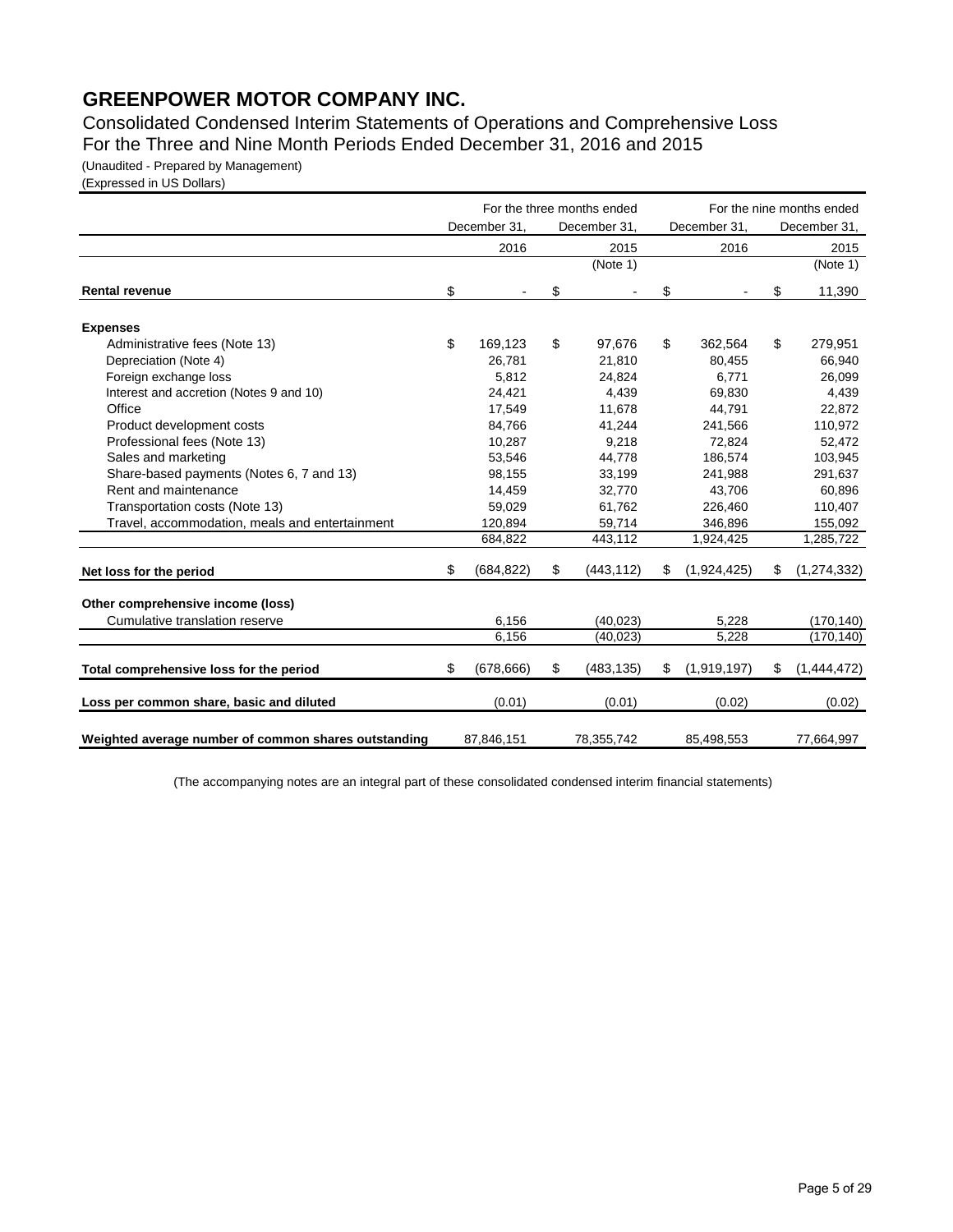#### **Consolidated Condensed Interim Statements of Changes in Equity**

**For the Nine Month Periods Ended December 31, 2016 and 2015**

(Unaudited - Prepared by Management)

(Expressed in US Dollars)

| $\left(\frac{1}{2}, \frac{1}{2}\right)$                                              | <b>Share Capital</b> |                 | <b>Equity portion</b> |                 | <b>Accumulated other</b> |                                |               |  |  |  |
|--------------------------------------------------------------------------------------|----------------------|-----------------|-----------------------|-----------------|--------------------------|--------------------------------|---------------|--|--|--|
|                                                                                      | Number of            |                 | of convertible        |                 | comprehensive            |                                |               |  |  |  |
|                                                                                      | <b>Common shares</b> | Amount          | debentures            | <b>Reserves</b> | income (loss)            | Deficit                        | <b>Total</b>  |  |  |  |
| Balance, March 31, 2015                                                              | 77,319,625           | 7,748,096       |                       | 856,807         | (111, 576)               | (6,752,916)                    | 1,740,411     |  |  |  |
|                                                                                      |                      |                 |                       |                 |                          |                                |               |  |  |  |
| Shares issued for cash at \$0.35 per Share Unit                                      | 6,201,699            | 1,577,156       |                       |                 |                          |                                | 1,577,156     |  |  |  |
| Share issuance costs                                                                 |                      | (21, 533)       |                       |                 |                          |                                | (21, 533)     |  |  |  |
| Fair value assigned to the warrants on the issuance of the Share Units               |                      | (180, 246)      |                       | 180,246         |                          |                                |               |  |  |  |
| Share issuance costs assigned to the warrants on the issuance of the Share Units     |                      |                 | ÷,                    | (2,778)         |                          |                                | (2,778)       |  |  |  |
| Fair value of the equity portion of the convertible debentures                       |                      |                 | 69,552                |                 |                          |                                | 69,552        |  |  |  |
| Fair value assigned to the warrants on issuance of Convertible Debentures            |                      |                 | ä,                    | 66,418          |                          |                                | 66,418        |  |  |  |
| Transaction costs assigned to the warrants on the issuance of Convertible Debentures |                      |                 |                       | (898)           |                          |                                | (898)         |  |  |  |
| Fair value of broker options exercised                                               | 5,000                | 1,426           |                       | (488)           |                          |                                | 938           |  |  |  |
| Share-based payments                                                                 |                      |                 |                       | 291,637         |                          |                                | 291,637       |  |  |  |
| Cumulative translation reserve                                                       |                      |                 |                       |                 | (170, 140)               |                                | (170, 140)    |  |  |  |
| Net loss for the period                                                              |                      |                 |                       |                 |                          | (1, 274, 332)                  | (1, 274, 332) |  |  |  |
| Balance, December 31, 2015                                                           | 83,526,324<br>\$     | 9,124,899       | \$<br>69,552          | 1,390,944<br>\$ | \$<br>(281, 716)         | \$ (8,027,248)<br>\$           | 2,276,431     |  |  |  |
|                                                                                      |                      |                 |                       |                 |                          |                                |               |  |  |  |
| Balance, March 31, 2016                                                              | 83,676,324           | 9,164,266<br>\$ | \$<br>69,552          | 1,399,905<br>\$ | \$                       | $(91,779)$ \$ $(8,492,782)$ \$ | 2,049,162     |  |  |  |
| Shares issued for cash at CDN \$0.30 per common share                                | 1,000,000            | 232,440         |                       |                 |                          |                                | 232,440       |  |  |  |
| Shares issued for cash at CDN \$0.75 per common share                                | 684,541              | 391,557         |                       |                 |                          |                                | 391,557       |  |  |  |
| Share issuance costs                                                                 |                      | (32, 422)       |                       |                 |                          |                                | (32, 422)     |  |  |  |
| Fair value of broker options exercised                                               | 284,520              | 79,951          |                       | (24, 873)       |                          |                                | 55,078        |  |  |  |
| Fair value of stock options exercised                                                | 938,750              | 292,683         |                       | (118, 890)      |                          |                                | 173,793       |  |  |  |
| Fair value of warrants subscribed                                                    | 4,408,318            | 1,870,708       |                       | (233, 537)      |                          |                                | 1,637,171     |  |  |  |
| Fair value of converted debentures                                                   | 50,000               | 13,860          | (1, 857)              |                 |                          |                                | 12,003        |  |  |  |
| Share-based payments                                                                 |                      |                 |                       | 241,988         |                          |                                | 241,988       |  |  |  |
| Cumulative translation reserve                                                       |                      |                 |                       |                 | 5,228                    |                                | 5,228         |  |  |  |
| Net loss for the period                                                              |                      |                 |                       |                 |                          | (1,924,425)                    | (1,924,425)   |  |  |  |
| Balance, December 31, 2016                                                           | 91,042,453           | 12,013,043      | 67,695                | 1,264,593       | (86, 551)                | $(10, 417, 207)$ \$            | 2,841,573     |  |  |  |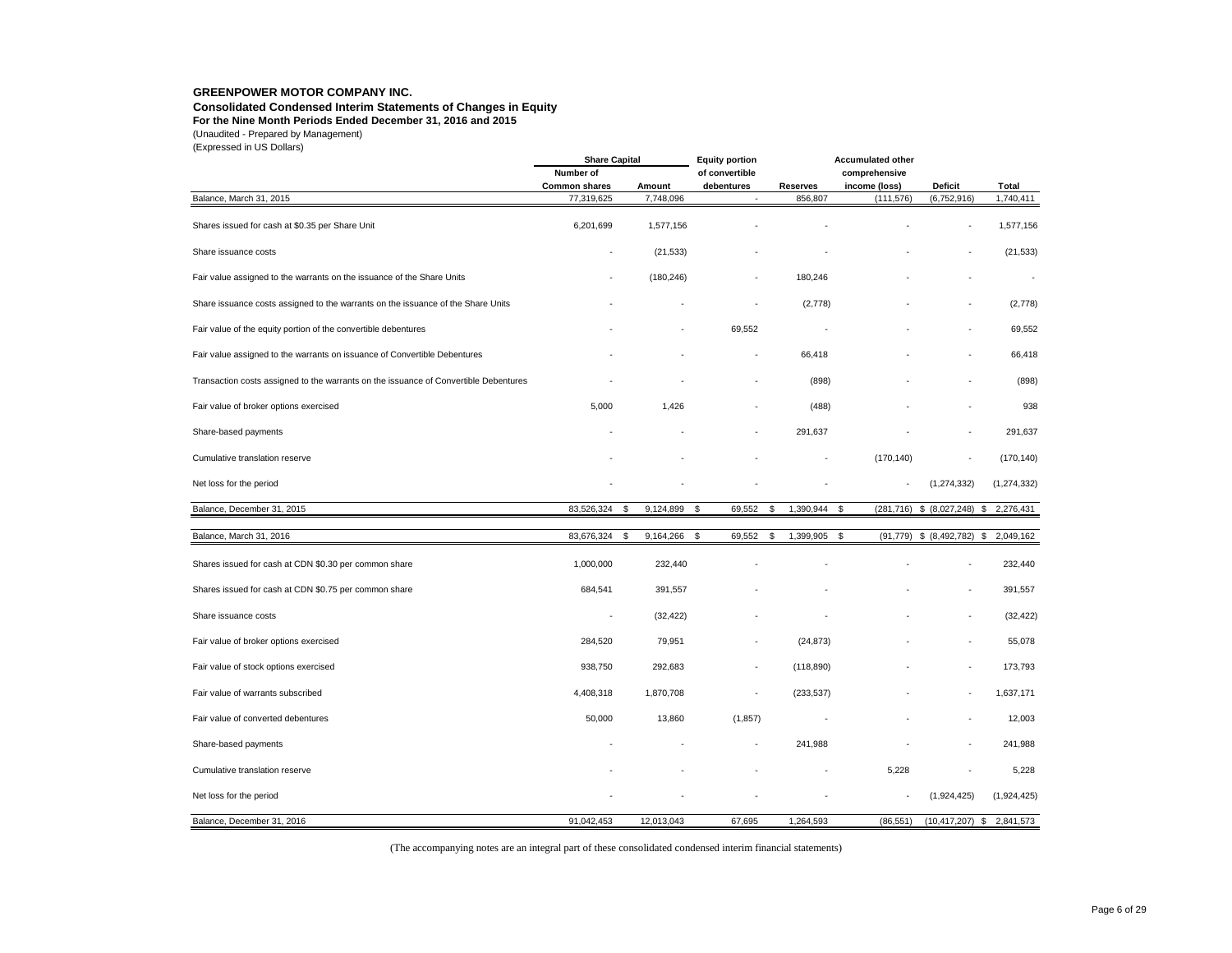Consolidated Condensed Interim Statements of Cash Flows

For the Nine Month Periods Ended December 31, 2016 and 2015

(Unaudited - Prepared by Management)

(Expressed in US Dollars)

|                                                                                        | December 31,      | December 31,             |
|----------------------------------------------------------------------------------------|-------------------|--------------------------|
|                                                                                        | 2016              | 2015                     |
|                                                                                        |                   | (Note 1)                 |
| Cash flows from (used in) operating activities                                         |                   |                          |
| Loss for the period                                                                    | \$<br>(1,924,425) | \$<br>(1, 274, 332)      |
| Items not affecting cash                                                               |                   |                          |
| Share-based payments                                                                   | 241,988           | 291,637                  |
| Accrued interest and accretion                                                         | 67,866            | 4,439                    |
| Foreign exchange loss                                                                  | 6,771             | 26,099                   |
| Depreciation                                                                           | 80,455            | 66,940                   |
| Cashflow used in operating activities before changes in non-cash working capital items | (1,527,345)       | (885, 217)               |
| Changes in non-cash working capital items:                                             |                   |                          |
| Accounts receivable                                                                    |                   | (1,016)                  |
| <b>GST/HST</b> receivable                                                              | (84)              | 2,623                    |
| Inventory                                                                              | (795, 788)        | (720, 849)               |
| Deposits                                                                               | (39,029)          | 134,808                  |
| Accounts payable & accrued liabilities                                                 | (73, 186)         | 25,643                   |
|                                                                                        | (2,435,432)       | (1,444,008)              |
| Cash flows from (used in) investing activities                                         |                   |                          |
| Additions to exploration and evaluation assets                                         |                   | (2,420)                  |
| Purchase of property and equipment                                                     | (86, 216)         | (29,752)                 |
|                                                                                        | (86, 216)         | (32, 172)                |
| Cash flows from (used in) financing activities                                         |                   |                          |
| Repayment of shareholder loans                                                         | (248,002)         |                          |
| Principal payments on promissory note                                                  | (8,962)           |                          |
| Interest payments on promissory note                                                   | (1,964)           |                          |
| Issuance of common shares                                                              | 623,997           | 1,577,156                |
| Share issuance costs                                                                   | (32, 422)         | (21, 533)                |
| Proceeds from issuance of convertible debentures                                       |                   | 572,571                  |
| Convertible debenture costs                                                            |                   | (7,746)                  |
| Proceeds from exercise of broker options                                               | 55,078            | 938                      |
| Proceeds from exercise of stock options                                                | 173,793           |                          |
| Proceeds from warrant subscriptions                                                    | 1,637,171         |                          |
| Interest paid on debentures                                                            | (45, 420)         |                          |
| Interest paid on converted debentures                                                  | (588)             |                          |
|                                                                                        | 2.152.681         | 2,121,386                |
|                                                                                        |                   |                          |
| Foreign exchange on cash                                                               | 2,025             | 1,879                    |
| Net increase (decrease) in cash                                                        | (366, 941)        | 647,085                  |
| Cash, beginning of period                                                              | 1,046,609         | 1,136,103                |
| Cash, end of period                                                                    | \$<br>679,668     | \$<br>1,783,187          |
|                                                                                        |                   |                          |
| <b>Supplemental Cash Flow Disclosure:</b>                                              |                   |                          |
| Interest paid                                                                          | 47,972            |                          |
| Taxes paid                                                                             |                   | 149                      |
| Non-cash transactions:                                                                 |                   |                          |
| Fair value assigned to the warrants pursuant to the issued convertible debentures      |                   | 66,418                   |
| Fair value assigned to the warrants pursuant to the issued shares                      |                   | 180,246                  |
| Fair value of the equity portion of the converted debentures                           | 1,857             |                          |
| Promissory note payable                                                                | 585,038           | $\overline{\phantom{a}}$ |
|                                                                                        |                   |                          |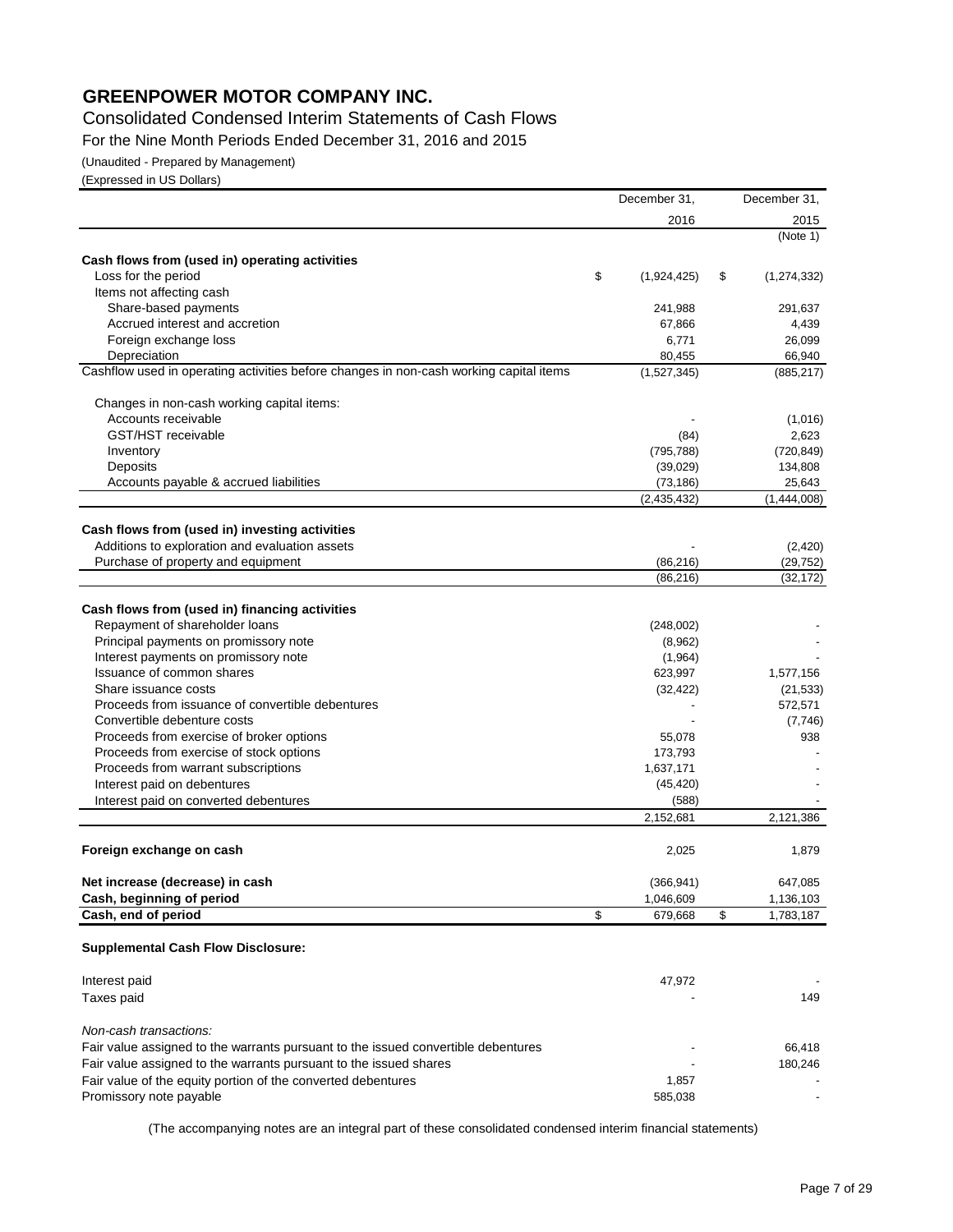## **1. Nature and Continuance of Operations**

GreenPower Motor Company Inc. (the "Company") was incorporated in the Province of British Columbia on September 18, 2007. The Company is in the business of manufacturing and distributing all-electric charter, school and city buses.

The primary office is located at Suite 240-209 Carrall St., Vancouver, Canada.

The Consolidated Condensed Interim Financial statements were authorized by the Audit Committee of the Company on February 23, 2017 for issuance.

These Consolidated Condensed Interim Financial statements have been prepared in accordance with International Financial Reporting Standards with the assumption that the Company will be able to realize its assets and discharge its liabilities in the normal course of business.

The Company's continuing operations are dependent upon its ability to raise capital and generate cash flows. At December 31, 2016, the Company had working capital of \$2,636,798, no revenues and an accumulated deficit of \$10,417,207. These Consolidated Condensed Interim Financial Statements do not include any adjustments relating to the recoverability and classification of recorded asset amounts and classification of liabilities that might be necessary should the Company be unable to continue in existence. The continuation of the Company as a going concern is dependent on future cash flows from operations which depends upon the successful manufacture of electric buses and the distribution of buses to achieve a profitable level of operations and obtaining necessary financing to fund ongoing operations. The Company's ability to achieve these objectives is subject to material uncertainty which may cast significant doubt upon the Company's ability to continue as a going concern.

Effective April 1, 2015, the Company changed the presentation currency to U.S. dollars and the functional currency of its subsidiary, GreenPower Motor Company, Inc., to U.S Dollars given the increasing prevalence of U.S. dollar-denominated activities of the Company over time. The change in functional currency from Canadian dollars to U.S. dollars is accounted for prospectively from April 1, 2015. The exchange rate used to translate the balance sheet to reflect the change in functional currency on adoption is \$0.77. Prior-year comparable information is restated to reflect the change in presentation currency. The exchange rates used to translate the Consolidated Condensed Interim Statements of Financial Position to reflect the change in presentation currency as at March 31, 2016 and December 31, 2016 are \$0.77 and \$0.74, respectively, while the average exchange rates used to translate the Consolidated Condensed Interim Statements of Operations and Comprehensive Loss for the three month periods ended December 31, 2015 and December 31, 2016 are \$0.75 and \$0.75, respectively. There were no changes to the measurement basis of the financial statement line items as a result of the change in presentation currency.

# **2. Significant Accounting Policies**

*(a) Basis of presentation*

Statement of Compliance with IFRS

The Consolidated Condensed Interim Financial Statements of the Company are prepared in accordance with International Financial Reporting Standards ("IFRS") applicable to interim financial information, as outlined in International Accounting Standard ("IAS") 34, Interim Financial Reporting, and using the accounting policies consistent with those in the audited consolidated financial statements as at and for the year ended March 31, 2016.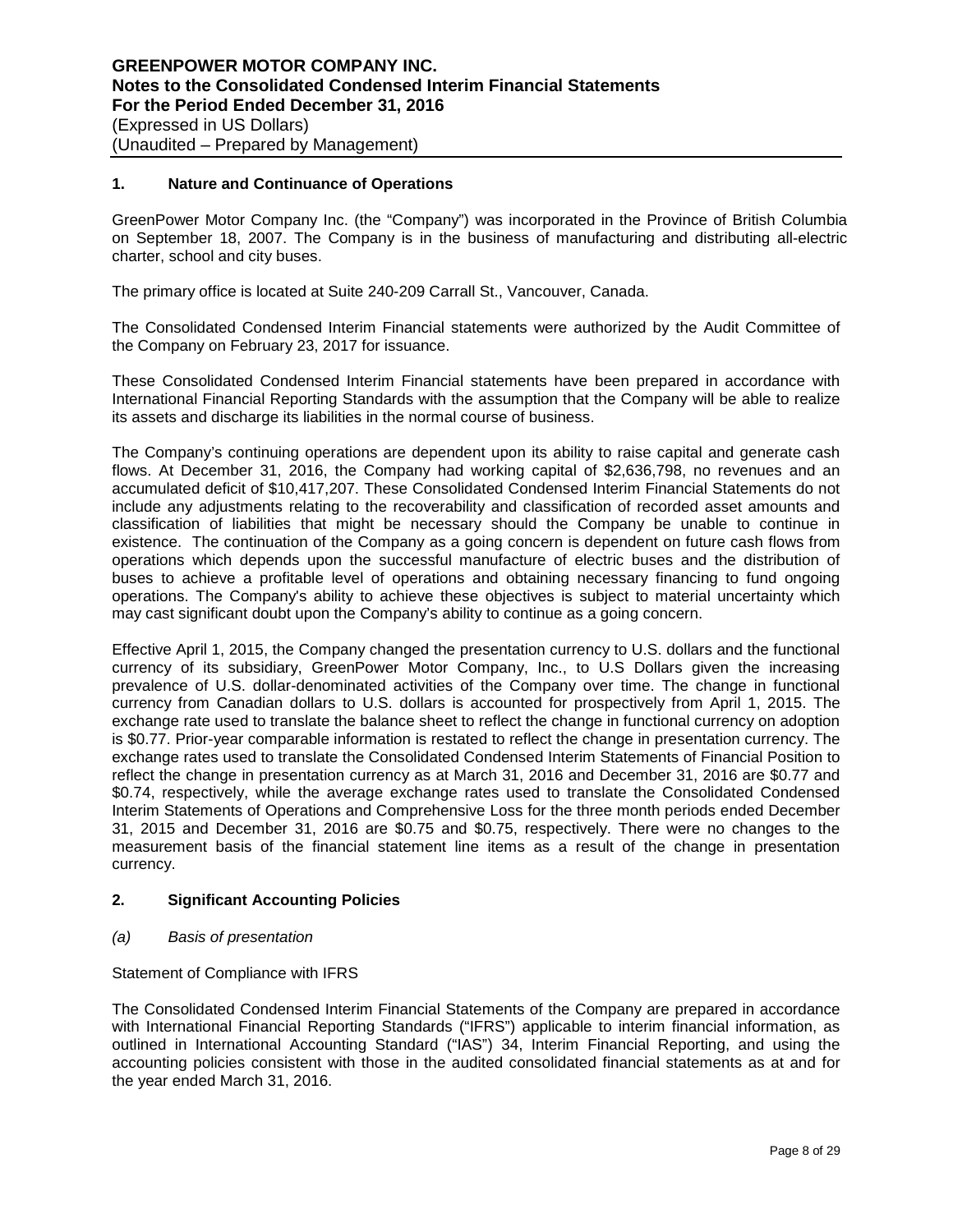### *(a) Basis of presentation (continued)*

These Consolidated Condensed Interim Financial Statements were prepared under the historical cost convention, except for certain items not carried at historical cost as discussed below. All amounts are expressed in US dollars, unless otherwise stated.

#### *(b) Basis of consolidation*

These Consolidated Condensed Interim Financial Statements include the accounts of the Company and all of its wholly-owned subsidiaries:

- 1. GP GreenPower Industries Inc. (registered in Canada)
- 2. GreenPower Motor Company, Inc. (registered in the United States)
- 3. 0939181 BC Ltd (Canada) and Utah Manganese, Inc. (United States) (Note 5)
- 4. 0999314 B.C. Ltd. (registered in Canada).

All intercompany balances, transactions, revenues and expenses are eliminated upon consolidation. Certain information and note disclosures which are considered material to the understanding of the Company's Consolidated Condensed Interim Financial Statements are provided below.

Subsidiaries are consolidated from the date of acquisition, being the date on which the Company obtains control, and continue to be consolidated until the date when such control ceases. Control exists when the Company has the power, directly or indirectly, to govern the financial and operating policies of an entity so as to obtain benefits from its activities. The financial statements of the subsidiaries are prepared for the same reporting period as the parent company, using consistent accounting policies. All intra-group balances, transactions, unrealized gains and losses resulting from intra-group transactions and dividends are eliminated in full.

#### *(c) Financial instruments*

Financial assets are classified into one of the following categories based on the purpose for which the asset was acquired. All financial assets are initially recorded at fair value and designated upon inception into one of the following four categories: available-for-sale, loans-and-receivables, held-to-maturity or at fair value through profit or loss ("FVTPL"). Transaction costs associated with FVTPL financial assets are expensed as incurred, while transaction costs associated with all other financial assets are included in the initial carrying amount of the asset.

The Company's accounting policy for each category is as follows:

i. Loans-and-receivables

These assets are non-derivative financial assets resulting from the delivery of cash or other assets by a lender to a borrower in return for a promise to repay on a specified date or dates, on demand. They are initially recognized at fair value plus transaction costs that are directly attributable to their acquisition or issue and subsequently carried at amortized cost, using the effective interest rate method, less any impairment losses. Amortized cost is calculated taking into account any discount or premium on acquisition and includes fees that are an integral part of the effective interest rate and transaction costs. Gains and losses are recognized in the Statement of Operations when the loans and receivables are derecognized or impaired, as well as through the amortization process. The Company has classified its deposits, and accounts receivable as loans-and-receivables as at December 31, 2016 and March 31, 2016.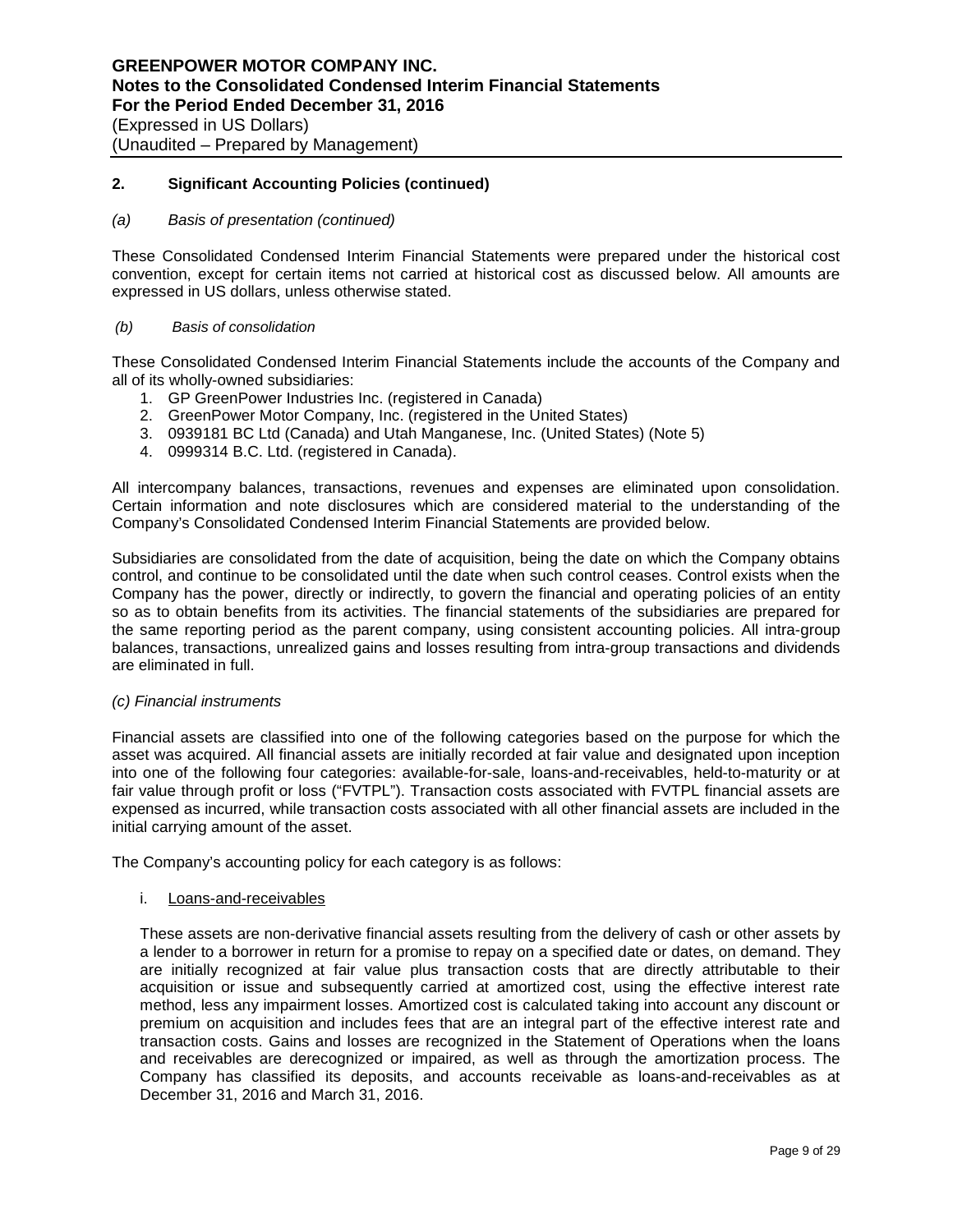### *(c) Financial instruments (continued)*

### ii. Held-to-maturity investments

These assets are non-derivative financial assets with fixed or determinable payments and fixed maturities that the Company's management has the positive intention and ability to hold to maturity. These assets are measured at amortized cost using the effective interest method. If there is objective evidence that the investment is impaired, determined by reference to external credit ratings and other relevant indicators, the financial asset is measured at the present value of estimated future cash flows. Any changes to the carrying amount of the investment, including impairment losses, are recognized in the Statement of Operations. The Company did not have any assets classified as heldto-maturity as at December 31, 2016 and March 31, 2016.

# iii. Financial assets at fair value through profit or loss ("FVTPL")

Financial assets classified as FVTPL are measured at fair value with unrealized gains and losses recognized through the Statement of Operations. Regular way purchases and sales of FVTPL financial assets are accounted for at trade date, as opposed to settlement date. The Company did not have any assets classified as FVTPL as at December 31, 2016 and March 31, 2016.

#### iv. Available-for-sale assets ("AFS")

Non-derivative financial assets not included in the above categories are classified as available-forsale. Available-for-sale assets are carried at fair value with changes in fair value recognized in accumulated other comprehensive loss/income. Where there is a significant or prolonged decline in the fair value of an available-for-sale financial asset (which constitutes objective evidence of impairment), the full amount of impairment, including any amount previously recognized in other comprehensive loss/income, is recognized in profit or loss. If there is no quoted market price in an active market and fair value cannot be readily determined, available-for-sale assets are carried at cost.

On sale or impairment, the cumulative amount recognized in other comprehensive loss/income is reclassified from accumulated other comprehensive loss/income to the Statement of Operations. The Company did not have any assets classified as AFS as at December 31, 2016 and March 31, 2016.

#### v. Impairment of financial assets

At each reporting date the Company assesses whether there is any objective evidence that a financial asset or a group of financial assets is impaired. A financial asset or group of financial assets is deemed to be impaired, if, and only if, there is objective evidence of impairment as a result of one or more events that has occurred after the initial recognition of the asset and that event has an impact on the estimated future cash flows of the financial asset or the group of financial assets. The Company did not record any impairments on financial assets during the nine month periods ended December 31, 2016 and during the year ended March 31, 2016.

Financial liabilities are classified into one of the following categories based on the purpose for which the liability was incurred.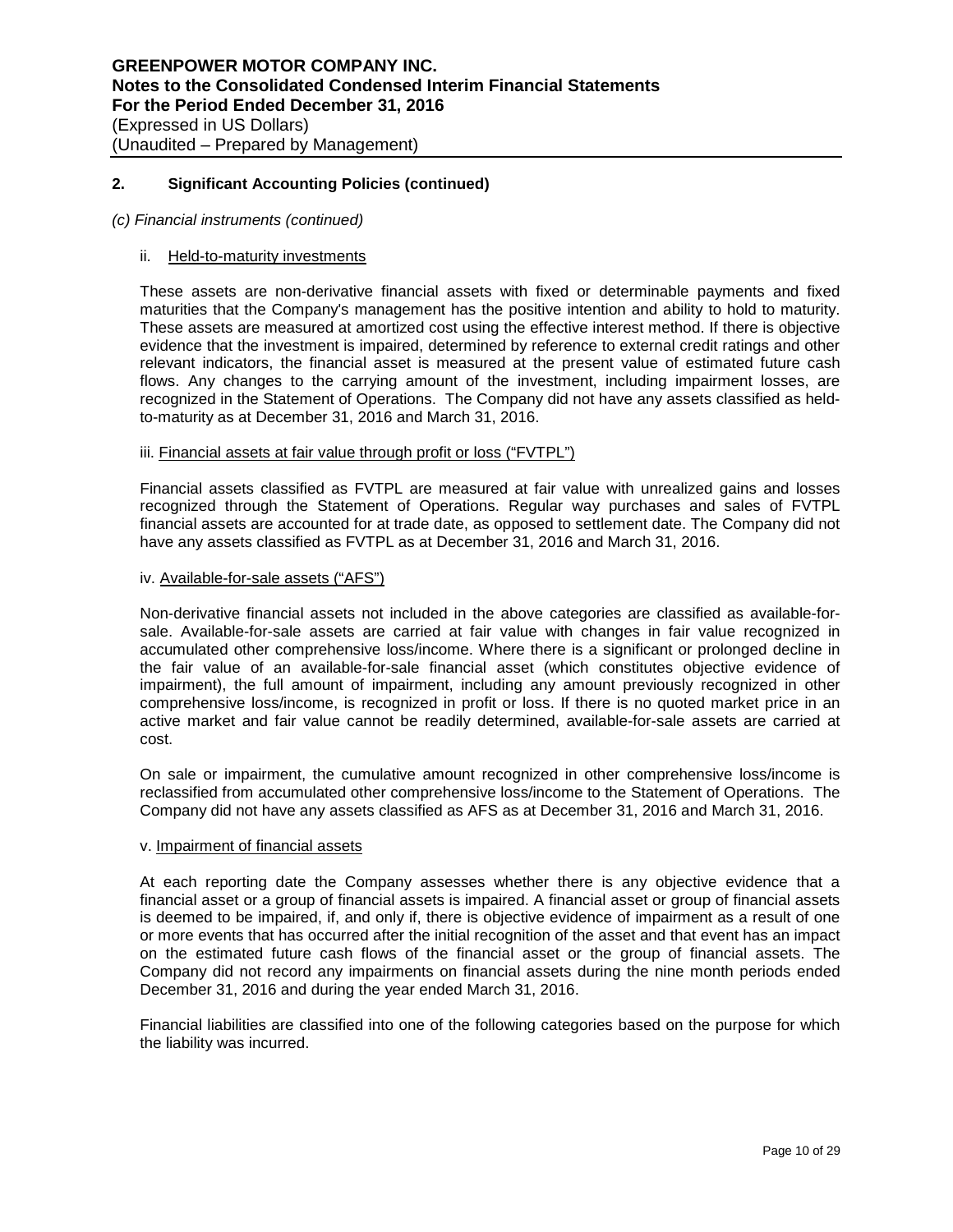### *(c) Financial instruments (continued)*

# vi. Other financial liabilities ("OTL")

Financial liabilities classified as other financial liabilities are comprised of accounts payable and accrued liabilities, convertible debentures, deposits from customers, promissory note payable and loans payable to related parties. These liabilities are initially recognized at fair value net of any transaction costs directly attributable to the issuance of the instrument and are subsequently carried at amortized cost using the effective interest rate method. This ensures that any interest expense over the period to repayment is at a constant rate on the balance of the liability carried in the statement of financial position. Interest expense in this context includes initial transaction costs and premiums payable on redemption, as well as any interest or coupon payable while the liability is outstanding.

### vii. Financial liabilities at fair value through profit or loss ("FVTPL")

Financial liabilities classified as FVTPL are measured at fair value with unrealized gains and losses recognized through the Statement of Operations. The Company did not have any liabilities classified as FVTPL as at December 31, 2016 and March 31, 2016.

Derivative financial assets and liabilities are initially recognized at their fair value on the date the derivative contract is entered into and are subsequently re-measured at their fair value at each reporting period with changes in the fair value recognized in profit and loss. Derivative financial assets and liabilities include warrants purchased or issued by the Company denominated in a currency other than the Company's functional currency. As at December 31, 2016 and March 31, 2016, the Company did not have any derivative financial assets or liabilities.

#### viii. Compound Financial Instruments

Compound financial instruments issued by the Company comprise convertible debentures that can be converted into shares of the Company at the option of the holder, and the number of shares to be issued does not vary with changes in their fair value. The liability component of a compound financial instrument is recognized initially at the fair value of a similar liability that does not have an equity conversion option. The equity component is recognized initially as the difference between the fair value of the compound financial instrument as a whole and the fair value of the liability component. Any directly attributable transaction costs are allocated to the liability and equity components in proportion to their initial carrying amounts.

Subsequent to the initial recognition, the liability component of a compound financial instrument is measured at amortized cost using the effective interest method. The equity component of a compound financial instrument is not re-measured subsequent to initial recognition. Interest, dividends, losses and gains relating to the financial liability are recognized in profit or loss. When the conversion option is exercised, the consideration received is recorded as share capital and the equity component of the compound financial instrument is transferred to share capital.

When the Company extinguishes convertible debentures before maturity through early redemption or repurchase where the conversion option is unchanged, the Company allocates the consideration paid and any transaction costs for the repurchase or redemption to the liability and equity components of the instrument at the date of settlement. The method used in allocating the consideration paid and transaction costs to the separate components is consistent with the method used in the original allocation to the separate components of the proceeds received by the entity when the convertible instrument was issued. The amount of gain or loss relating to the early redemption or repurchase of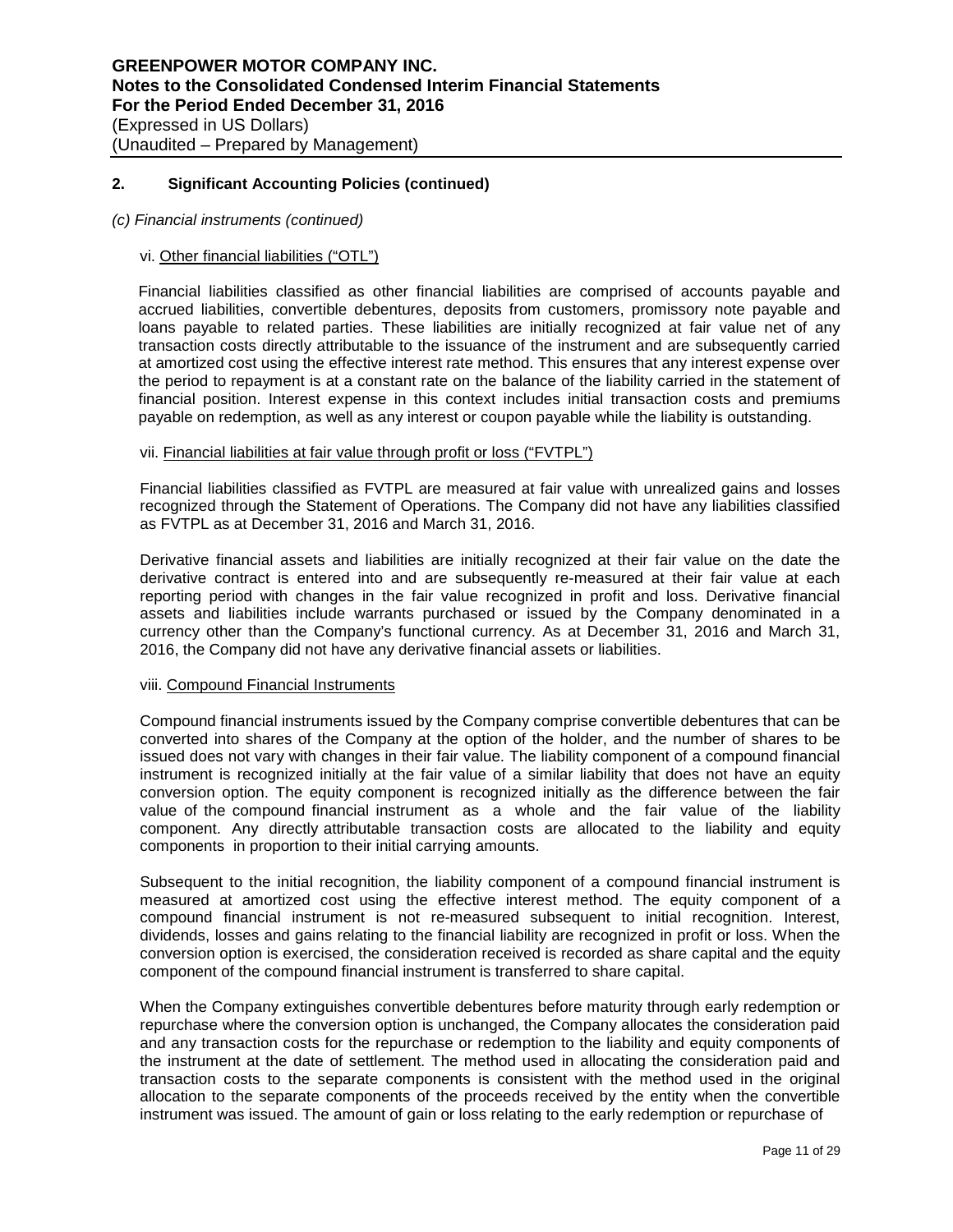#### *(c) Financial instruments (continued)*

#### viii. Compound Financial Instruments (continued)

the liability component is recognized in profit or loss. The amount of consideration relating to the equity component is recognized in equity.

#### *(d) Cash and cash equivalents*

Cash and cash equivalents usually consist of highly liquid investments which are readily convertible into cash with maturity of three months or less and are subject to an insignificant risk of change in value. As at December 31, 2016 and March 31, 2016, the Company had no cash equivalents.

#### *(e) Revenue recognition*

The Company, from time to time, earns rental fees from the rental of its developmental technologies. Revenue is recorded in the month the rentals are made. Revenue is only recognized when reasonableness of collection is assured. Rental assets have been capitalized to equipment in the Consolidated Statements of Financial Position.

Revenue from electric bus sales is recognized when a customer obtains control of the product. Transfer of control occurs when the customer has the ability to direct the use of and obtain the benefits of the product.

#### *(f) Impairment of long-lived assets*

At the end of each reporting period, the Company's assets are reviewed to determine whether there is any indication that those assets may be impaired. If such indication exists, the recoverable amount of the asset is estimated in order to determine the extent of the impairment, if any. The recoverable amount is the higher of fair value less costs to sell and value in use. Fair value is determined as the amount that would be obtained from the sale of the asset in an arm's length transaction between knowledgeable and willing parties. In assessing value in use, the estimated future cash flows are discounted to their present value using a pre-tax discount rate that reflects current market assessments of the time value of money and the risks specific to the asset. If the recoverable amount of an asset is estimated to be less than its carrying amount, the carrying amount of the asset is reduced to its recoverable amount and the impairment loss is recognized in the Statement of Operations for the period. For an asset that does not generate largely independent cash inflows, the recoverable amount is determined for the cash generating unit to which the asset belongs.

Where an impairment loss subsequently reverses, the carrying amount of the asset (or cash-generating unit) is increased to the revised estimate of its recoverable amount, but to an amount that does not exceed the carrying amount that would have been determined had no impairment loss been recognized for the asset (or cash-generating unit) in prior years. A reversal of an impairment loss is recognized immediately in the Statement of Operations and Comprehensive Loss. There was no impairment recorded in the periods ended December 31, 2016 or year ended March 31, 2016.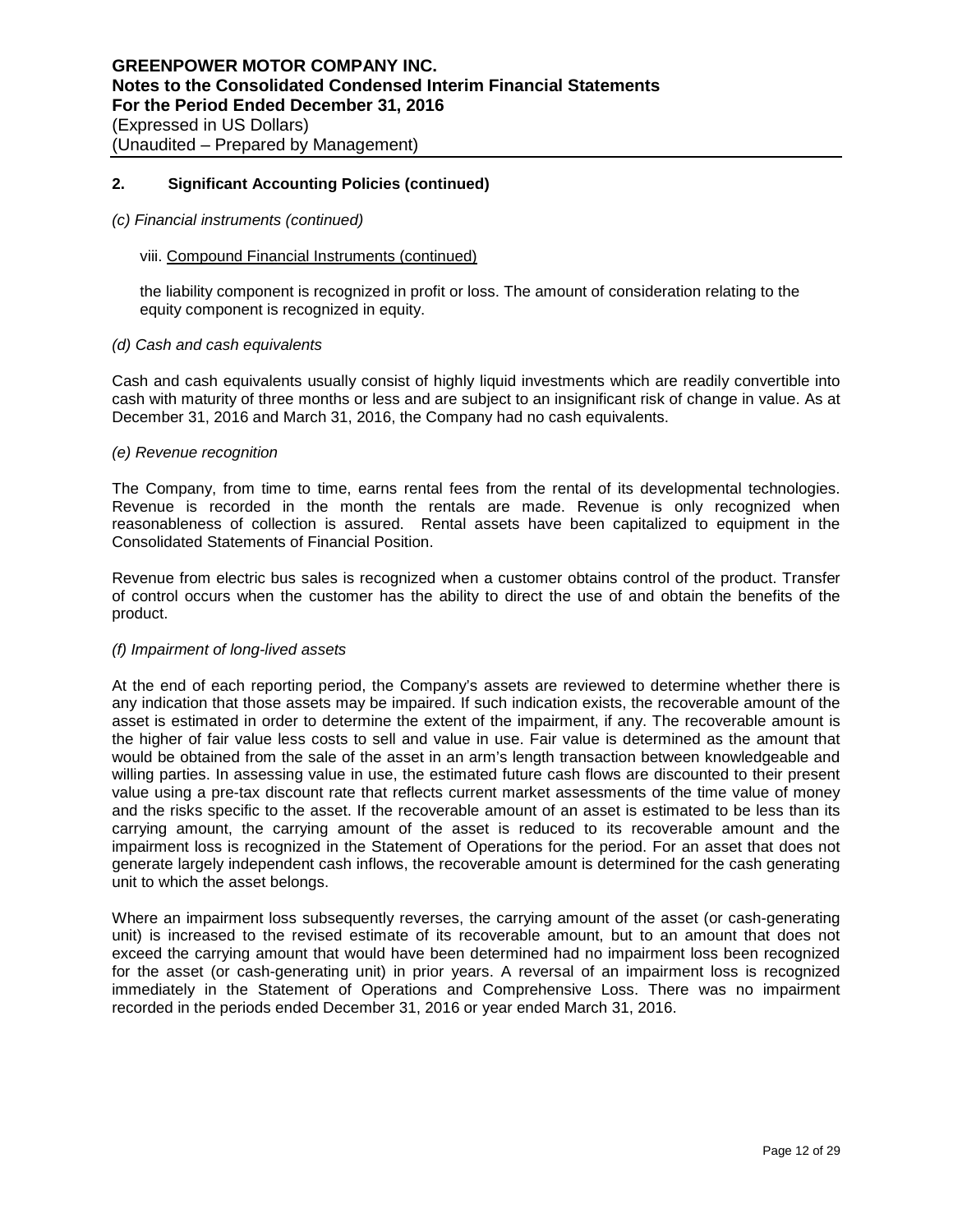#### *(g) Foreign currency translation*

The consolidated entities and their respective functional currencies are as follows:

**Entity Functional Currency** GP GreenPower Industries Inc.<br>
GreenPower Motor Company Inc.<br>
Canadian Dollar GreenPower Motor Company Inc. GreenPower Motor Company, Inc. **Example 20 Your COMPANY** U.S. Dollar 0939181 BC Ltd Canadian Dollar Utah Manganese, Inc. 0999314 B.C. Ltd. Canadian Dollar

Translation to functional currency

Foreign currency transactions are translated into the functional currency using exchange rates in effect at the date of the transaction. Monetary assets and liabilities denominated in foreign currencies are translated into the functional currency using the exchange rate in effect at the measurement date. Nonmonetary assets and liabilities denominated in foreign currencies are translated into the functional currency using the historical exchange rate or the exchange rate in effect at the measurement date for items recognized at FVTPL. Gains and losses arising from foreign exchange are included in the Consolidated Condensed Interim Statements of Operations and Comprehensive Loss.

Translation to presentation currency

The results and financial position of those entities with a functional currency different from the presentation currency are translated into the presentation currency as follows:

- assets and liabilities are translated at the closing rate at the date of the Consolidated Condensed Interim Statements of Financial Position;
- income and expenses are translated at average exchange rates; and
- all resulting exchange differences are recognized in accumulated other comprehensive income / loss.

Goodwill and fair value adjustments arising on the acquisition of a foreign entity are treated as assets and liabilities of the foreign entity and translated at the closing rate. Exchange differences arising are recognized in accumulated other comprehensive loss. On disposal of a foreign operation (that is, a disposal of the Company's entire interest in a foreign operation, or a disposal involving loss of control over a subsidiary that includes a foreign operation) all exchange differences accumulated in equity in respect of that operation attributable to the equity holders of the Company are reclassified from accumulated other comprehensive loss to net loss for the periods.

#### *(h) Inventory*

Inventory is recorded at the lower of cost and net realizable value with cost determined on a specific item basis. The Company's inventory consists of electric buses in process and finished goods.

In determining net realizable value for new buses, the Company primarily considers the age of the vehicles along with the timing of annual and model changeovers. For used buses, the Company considers recent market data and trends such as loss histories along with the current age of the inventory.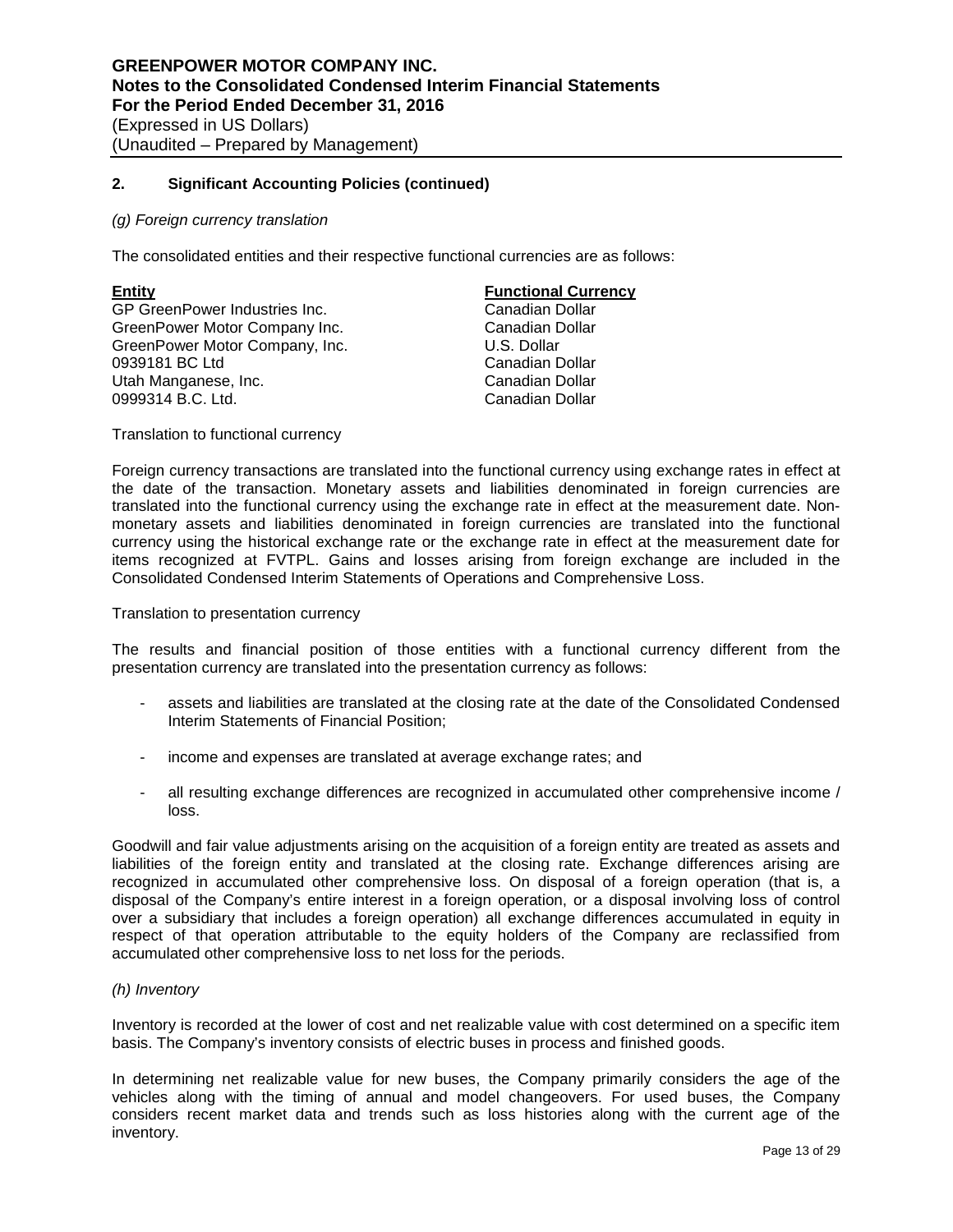#### *(i) Property, plant, and equipment*

Property, plant and equipment ("PPE") are carried at cost, less accumulated depreciation and accumulated impairment losses. The cost of an item of PPE consists of the purchase price, any costs directly attributable to bringing the asset to the location and condition necessary for its intended use and an initial estimate of the costs of dismantling and removing the item and restoring the site on which it is located. Depreciation is provided at rates calculated to write off the cost of PPE, less their estimated residual value, using the following rates/estimated lives and methods:

| Computers             | 3 years, straight line method  |
|-----------------------|--------------------------------|
| Diesel bus and EV 350 | 7 years, straight line method  |
| Furniture & equipment | 7 years, straight line method  |
| Automobile            | 10 years, straight line method |
| Land                  | Infinite                       |

An item of PPE is derecognized upon disposal or when no future economic benefits are expected to arise from the continued use of the asset. Any gain or loss arising on disposal of the asset, determined as the difference between the net disposal proceeds and the carrying amount of the asset, is recognized in profit or loss in the consolidated statement of operations and comprehensive loss. Where an item of PPE comprises major components with different useful lives, the components are accounted for as separate items of PPE. Expenditures incurred to replace a component of an item of PPE that is accounted for separately, including major inspection and overhaul expenditures are capitalized.

#### *(j) Exploration and evaluation assets*

Once a permit to explore an area has been secured, expenditures on exploration and evaluation activities are capitalized to exploration and evaluation assets. Property, plant, and equipment used in exploration and evaluation activities are likewise capitalized to exploration and evaluation assets.

Exploration expenditures relate to the initial search for deposits with economic potential and to detailed assessments of deposits or other projects that have been identified as having economic potential.

Management reviews the carrying value of capitalized exploration costs when facts and circumstances suggest that the carrying amount of an asset may exceed its recoverable amount. In the case of undeveloped projects, there may be only inferred resources to form a basis for the impairment review. The review is based on a status report regarding the Company's intentions for development of the undeveloped property.

Once an economically viable reserve has been determined for an area and the decision to proceed with development has been approved, exploration and evaluation assets attributable to that area are first tested for impairment and then reclassified to construction in progress within property, plant and equipment.

Subsequent recovery of the resulting carrying value depends on successful development or sale of the undeveloped project. If put into production, the costs of acquisition and exploration will be amortized over the life of the property, based on estimated economic reserves. If a project does not prove viable, all irrecoverable costs associated with the project net of any impairment provisions are written off. As at December 31, 2016, there is no production activity.

Mineral exploration and evaluation expenditures are classified as intangible assets.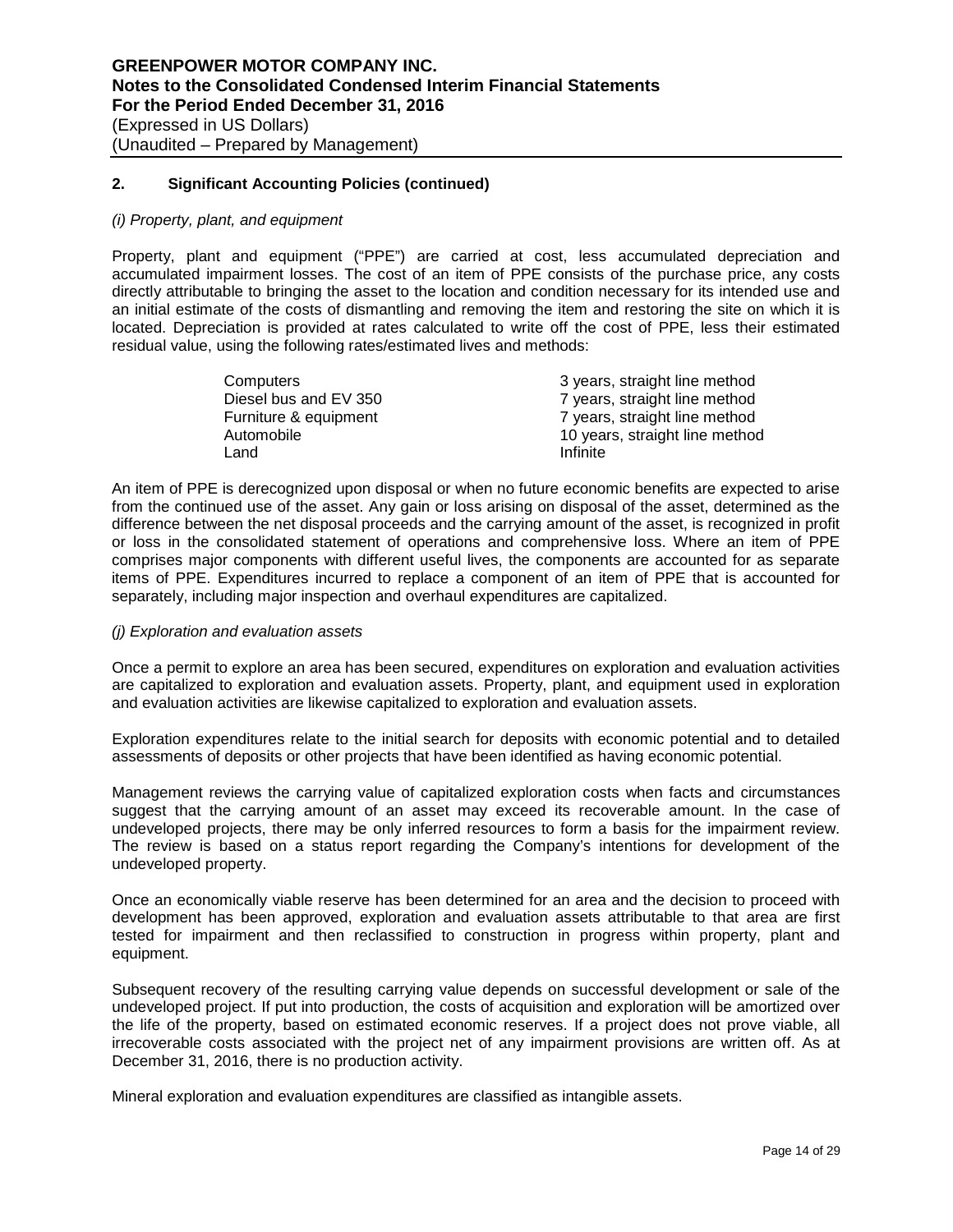#### *(k) Restoration, rehabilitation, and environmental obligations*

An obligation to incur restoration, rehabilitation and environmental costs arises when environmental disturbance is caused by the exploration or development of a mineral property interest. Such costs arising from the decommissioning of plant and other site preparation work, discounted to their net present value, are provided for and capitalized at the start of each project to the carrying amount of the asset, along with a corresponding liability as soon as the obligation to incur such costs arises. The timing of the actual rehabilitation expenditure is dependent on a number of factors such as the life and nature of the asset, the operating license conditions and, when applicable, the environment in which the mine operates.

Discount rates using a pre-tax rate that reflects the time value of money are used to calculate the net present value. These costs are charged against profit or loss over the economic life of the related asset, through amortization using either the unit-of-production or the straight line method. The corresponding liability is progressively increased as the effect of discounting unwinds creating an expense recognized in profit or loss.

Decommissioning costs are also adjusted for changes in estimates. Those adjustments are accounted for as a change in the corresponding capitalized cost, except where a reduction in costs is greater than the unamortized capitalized cost of the related assets, in which case the capitalized cost is reduced to nil and the remaining adjustment is recognized in profit or loss.

The operations of the Company have been, and may in the future be, affected from time to time in varying degree by changes in environmental regulations, including those for site restoration costs. Both the likelihood of new regulations and their overall effect upon the Company are not predictable.

The Company has no material restoration, rehabilitation and environmental obligations as the disturbance to date is insignificant.

#### *(l) Loss per share*

The Company presents basic and diluted loss per share data for its common shares, calculated by dividing the loss attributable to common shareholders of the Company by the weighted average number of common shares outstanding during the periods. Diluted loss per share does not adjust the loss attributable to common shareholders or the weighted average number of common shares outstanding when the effect is anti-dilutive.

#### *(m) Share capital*

Common shares are classified as equity. Commissions paid to brokers, and other related share issue costs, such as legal, auditing, and printing, on the issue of the Company's shares are charged directly to share capital, net of any tax effects. During the nine month periods ended December 31, 2016, the Company recorded \$32,422 (December 31, 2015 - \$21,533) in share issuance costs on its Consolidated Condensed Interim Statements of Changes in Equity in regards to the issuance of common shares (Note 6).

### *(n) Income taxes*

Income tax expense comprises current and deferred tax. Current and deferred tax are recognized in net income except to the extent that it relates to a business combination or items recognized directly in equity or in other comprehensive loss/income.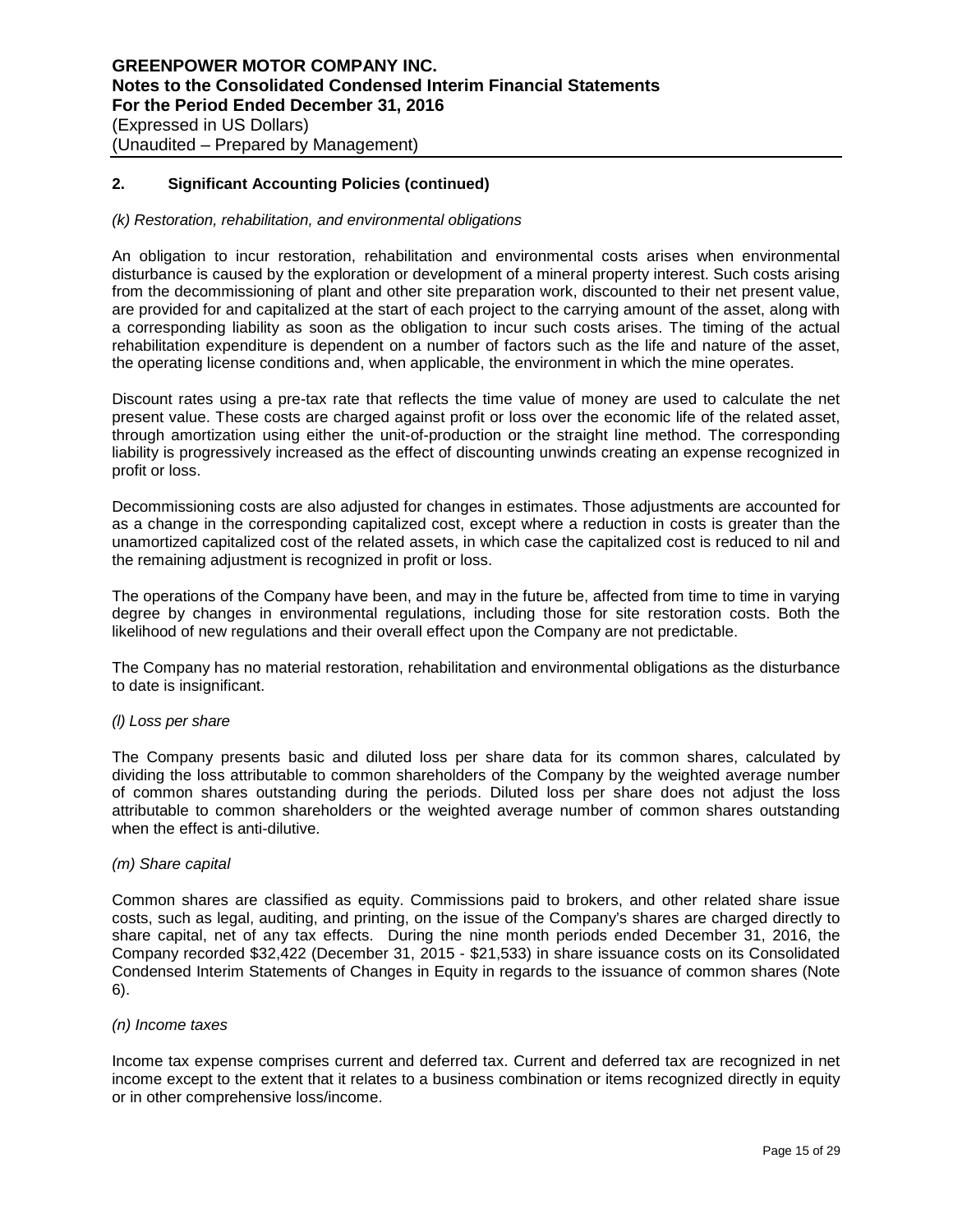#### *(n) Income taxes (continued)*

Current income taxes are recognized for the estimated income taxes payable or receivable on taxable income or loss for the current period and any adjustment to income taxes payable in respect to previous years. Current income taxes are determined using tax rates and tax laws that have been enacted or substantively enacted by the year end date.

Deferred tax assets and liabilities are recognized where the carrying amount of an asset or liability differs from its tax base, except for taxable temporary differences arising on the initial recognition of goodwill and temporary differences arising on the initial recognition of an asset or liability in a transaction which is not a business combination and at the time of the transaction affects neither accounting nor taxable profit or loss.

Recognition of deferred tax assets for unused tax losses, tax credits, and deductible temporary differences is restricted to those instances where it is probable that future taxable profit will be available against which the deferred tax asset can be utilized. At the end of each reporting period the Company reassesses deferred tax assets. The Company recognizes a previously unrecognized deferred tax asset to the extent that it has become probable that future taxable profit will allow the deferred tax asset to be recovered.

### *(o) Critical accounting estimates and judgments*

Significant assumptions about the future and other sources of estimation uncertainty that management has made at the end of the reporting period, that could result in a material adjustment to the carrying amounts of assets and liabilities, in the event that actual results differ from assumptions made, relate to, but are not limited to the inputs used in the Black-Scholes option pricing model to measure stock-based compensation and the equity portion of convertible debentures, determination of the useful life of equipment, net realizable value of inventory, and the \$nil provision for income taxes.

#### *Critical accounting judgments*

- i. the assessment of the carrying value of the exploration and evaluation assets included in the consolidated statements of financial position for indicators of impairment;
- ii. the determination of categories of financial assets and financial liabilities;
- iii. the determination of the functional currency of each entity within the consolidated Company;
- iv. the allocation between debt and equity for the convertible debentures; and
- v. the Company's ability to continue as a going concern.

#### *(p) Share-based payment transactions*

The company grants share-based awards to certain officers, employees, directors and other eligible persons. For equity settled awards, the fair value is charged to the Statement of Operations and credited to the share-option reserve account, on a straight-line basis over the vesting period, after adjusting for the estimated number of awards that are expected to vest.

The fair value of the equity-settled awards is determined at the date of the grant. In calculating fair value, no account is taken of any vesting conditions, other than conditions linked to the price of the shares of the Company. Each tranche in an award is considered a separate award with its own vesting period and grant date fair value. The fair value is determined by using the Black-Scholes option pricing model. At each financial reporting date, the cumulative expense representing the extent to which the vesting period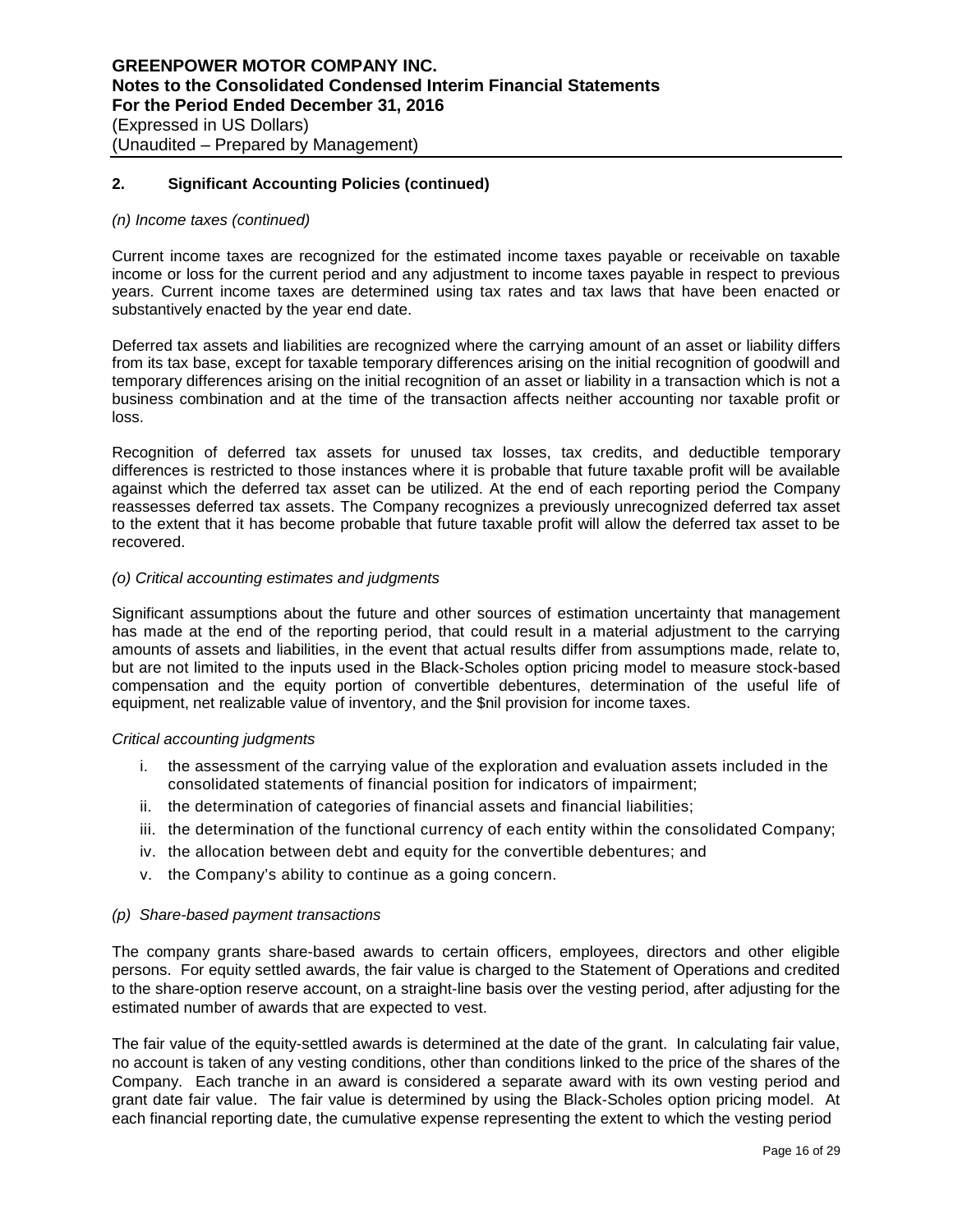### *(p) Share-based payment transactions (continued)*

has expired and management's best estimate of the awards that are ultimately expected to vest is computed. The movement in cumulative expense is recognized in the consolidated statement of operations with a corresponding entry against the related equity settled share-based payments reserve account. No expense is recognized for awards that do not ultimately vest. If the awards expire unexercised, the related amount remains in share-option reserve.

Where equity instruments are granted to non-employees, they are recorded at the fair value of the goods or services received in the consolidated statement of operations, unless they are related to the issuance of shares. Amounts related to the issuance of shares are recorded as a reduction of share capital. When the value of goods or services received in exchange for the share-based payment cannot be reliably estimated, the fair value is measured by use of valuation model. The fair value of stock options granted to non-employees is re-measured at the earlier of each financial reporting or vesting date, and any adjustment is charged or credited to operations upon re-measurement.

### *(q) Valuation of equity units issued in private placements*

The Company has adopted a residual value method with respect to the measurement of shares and warrants issued as private placement units. The residual value method first allocated value to the more easily measurable component based on fair value and then the residual value, if any, to the less easily measurable component.

The fair value of the common shares issued in the private placement was determined to be the more easily measurable component and were valued at their fair value, as determined by the closing quoted bid price on the announcement date. The balance, if any, was allocated to the attached warrants, if applicable. Any fair value attributed to the warrants is recorded as warrant reserve. If the warrants are exercised, the related amount is reclassified as share capital. If the warrants expire unexercised, the related amount remains in warrant reserve.

#### *(r) Adoption of accounting standards*

The following new or amended standards were adopted during the year ended March 31, 2016:

#### *IAS 24 Related Party Disclosures*

The amendments to IAS 24 clarify that a management entity, or any member of a group of which it is a part, that provides key management services to a reporting entity, or its parent, is a related party of the reporting entity. The amendments also require an entity to disclose amounts incurred for key management personnel services provided by a separate management entity. This replaces the more detailed disclosure by category required for other key management personnel compensation.

#### *IFRS 2 Share-based Payment*

The amendments to IFRS 2 clarify vesting conditions by separately defining a performance condition and a service condition, both of which were previously incorporated within the definition of a vesting condition.

#### *IAS 16 Property, Plant and Equipment*

The amendment clarifies the requirements for the revaluation method to address concerns about the calculation of the accumulated depreciation or amortization at the date of the revaluation.

The adoption of the above accounting policies did not have an effect on the financial statements for the year ended March 31, 2016.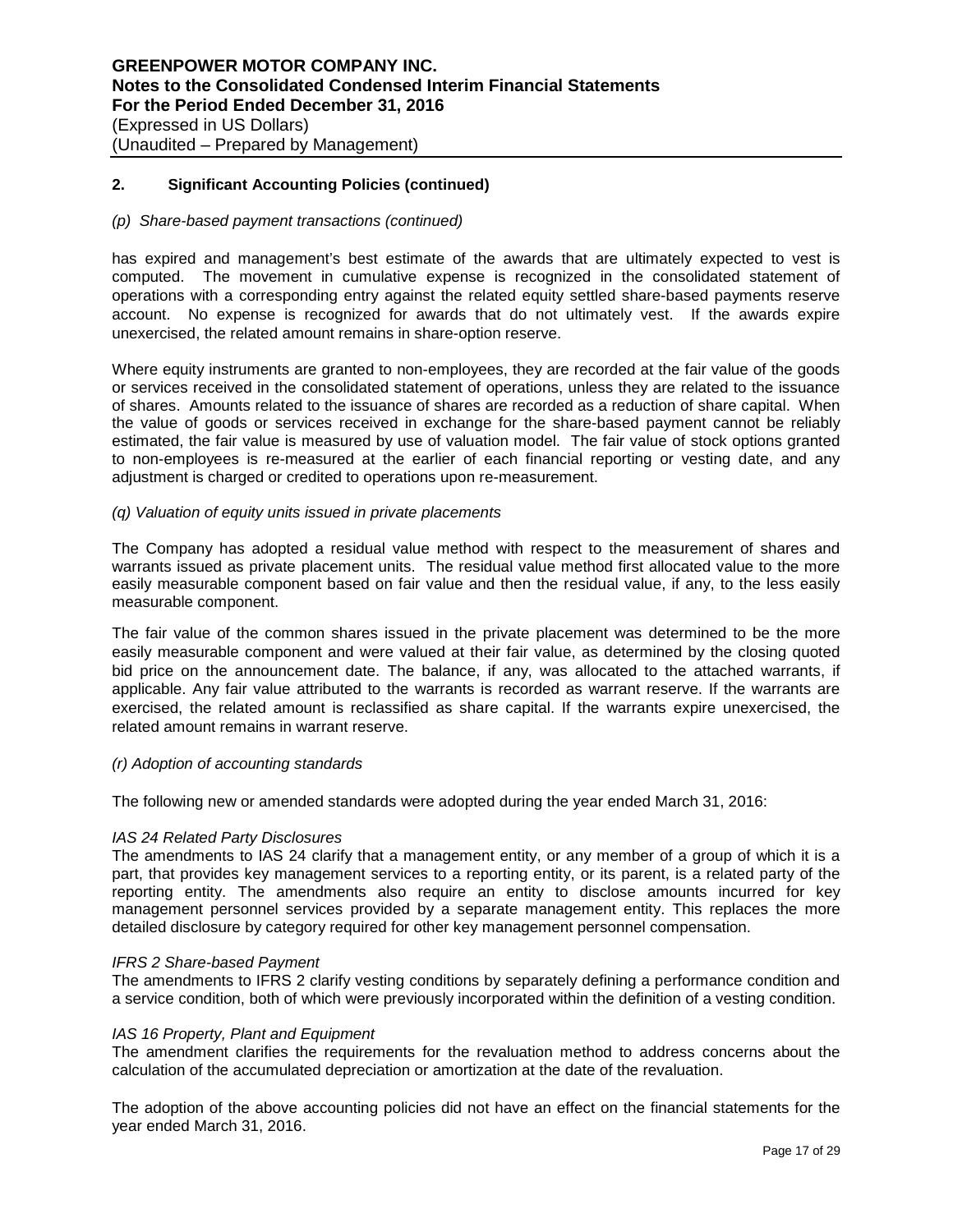#### *(s) Future accounting pronouncements*

Certain new accounting standards and interpretations have been published by the IASB or the IFRS Interpretations Committee that are not mandatory for the March 31, 2017 reporting period.

The Company has reviewed new and revised accounting pronouncements that have been issued but are not yet effective. The Company has not early adopted any of these standards and is currently evaluating the impact, if any, that these standards might have on its financial statements.

The amendments to IFRS 7 Financial Instruments clarifies the applicability of the amendments to IFRS 7 Disclosure–Offsetting Financial Assets and Financial Liabilities to condensed interim financial statements. This amendment is effective for reporting periods beginning on or after January 1, 2016.

The amendments to IAS 34 Interim Financial Reporting clarifies the meaning of disclosure of information 'elsewhere in the interim financial report' and requires a cross reference. This amendment is effective for reporting periods beginning on or after January 1, 2016.

Amendments to IAS 7 Statement of Cash Flows require that the following changes in liabilities arising from financing activities are disclosed (to the extent necessary): (i) changes from financing cash flows; (ii) changes arising from obtaining or losing control of subsidiaries or other businesses; (iii) the effect of changes in foreign exchange rates; (iv) changes in fair values; and (v) other changes. One way to fulfil the new disclosure requirement is to provide a reconciliation between the opening and closing balances in the statement of financial position for liabilities arising from financing activities. Finally, the amendments state that changes in liabilities arising from financing activities must be disclosed separately from changes in other assets and liabilities. These amendments are effective for reporting periods beginning on or after January 1, 2017.

IFRS 15 Revenue from Contracts with Customers provides a single principle-based framework to be applied to all contracts with customers. IFRS 15 replaces the previous revenue standard IAS 18, Revenue, and the related Interpretations on revenue recognition. The standard scopes out contracts that are considered to be lease contracts, insurance contracts and financial instruments. The new standard is a control-based model as compared to the existing revenue standard which is primarily focused on risks and rewards. Under the new standard, revenue is recognized when a customer obtains control of a good or service. Transfer of control occurs when the customer has the ability to direct the use of and obtain the benefits of the good or service. This standard is effective for reporting periods beginning on or after January 1, 2018.

IFRS 9 Financial Instruments replaces the current standard IAS 39 Financial Instruments: Recognition and Measurement, replacing the current classification and measurement criteria for financial assets and liabilities with only two classification categories: amortized cost and fair value. This standard has an effective date of January 1, 2018.

IFRS 16 Leases was issued in January 2016 and specifies how an IFRS reporter will recognize, measure, present and disclose leases. The standard provides a single lessee accounting model, requiring lessees to recognize assets and liabilities for all leases unless the lease term is 12 months or less or the underlying asset has a low value. Lessors continue to classify leases as operating or finance, with IFRS 16's approach to lessor accounting substantially unchanged from its predecessor, IAS 17. This standard is effective for reporting periods beginning on or after January 1, 2019.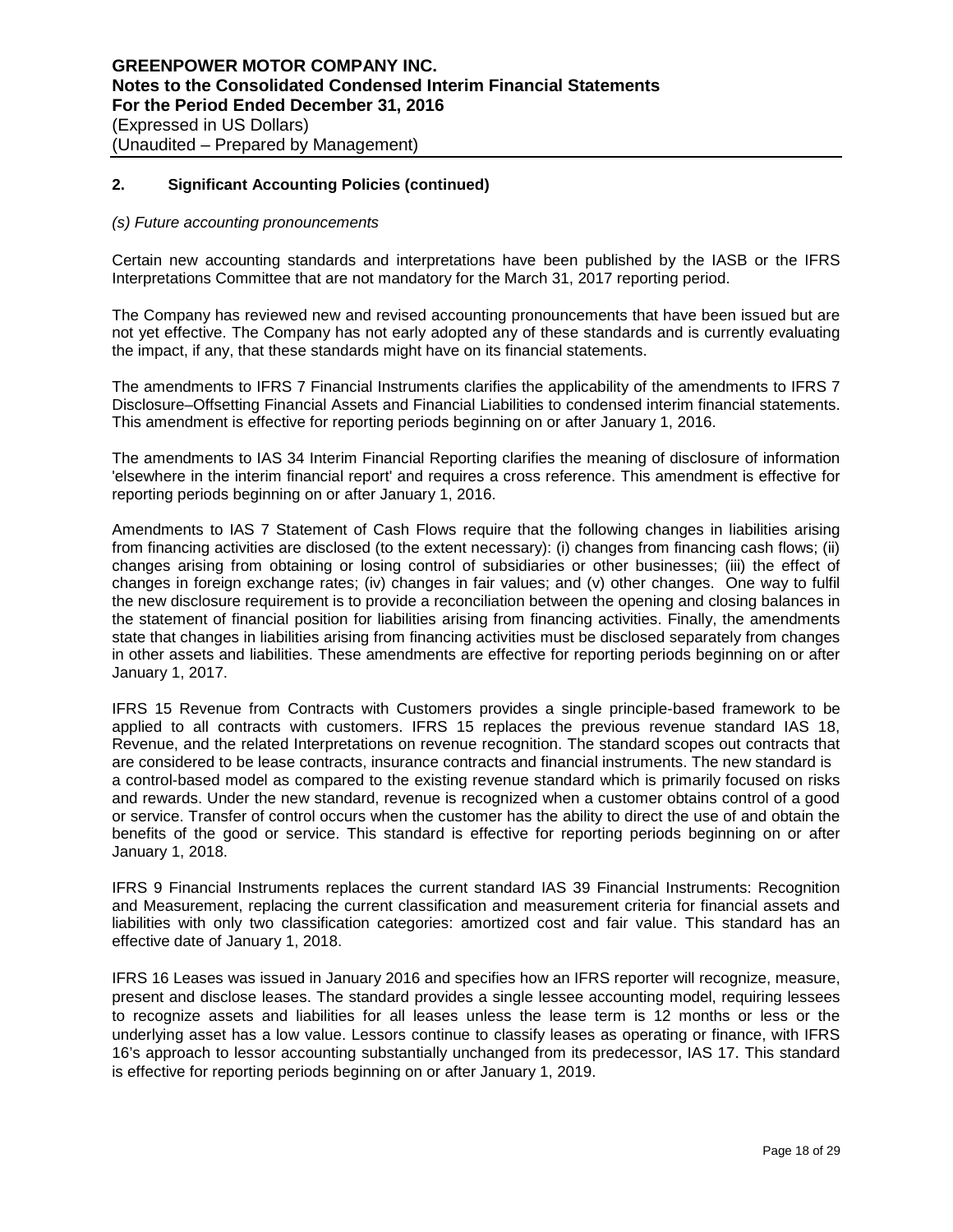# **3. Inventory**

The following is a listing of inventory as at December 31, 2016 and March 31, 2016:

|                                          | December 31, 2016      | March 31, 2016         |  |  |  |
|------------------------------------------|------------------------|------------------------|--|--|--|
| Work in-Process<br><b>Finished Goods</b> | 1.211.802<br>1.826.240 | 1,078,456<br>1,163,798 |  |  |  |
|                                          | 3,038,042              | 2,242,254              |  |  |  |

# **4. Property and Equipment**

The following is a summary of activities from March 31, 2016 to December 31, 2016: Furniture &

| Cost                               | Computers   |    | Furniture &<br>equipment | Automobiles  |    | Diesel Bus | Land          | EV 350        | Total           |
|------------------------------------|-------------|----|--------------------------|--------------|----|------------|---------------|---------------|-----------------|
| Balance, March 31, 2016            | 6,617       |    | 23,453                   | 25,283       |    | 45,275     |               | 652,836       | 753,464         |
| Additions                          | 962         |    |                          |              |    |            | 679,254       |               | 680,216         |
| Foreign exchange translation       | (248)       |    | (879)                    |              |    | (1,698)    |               |               | (2,825)         |
| Balance, December 31, 2016         | \$<br>7,331 | S  | 22,574                   | \$<br>25,283 | \$ | 43,577     | \$679,254     | \$<br>652,836 | \$1,430,855     |
| Depreciation and impairment losses |             |    |                          |              |    |            |               |               |                 |
| Balance, March 31, 2016            | 2,622       |    |                          | 1,347        |    | 18,384     |               | 139,893       | 162,246         |
| Depreciation                       | 1,293       |    | 2,499                    | 1,896        |    | 4,824      |               | 69,942        | 80,454          |
| Foreign exchange translation       | (294)       |    | (80)                     |              |    | (845)      |               |               | (1, 219)        |
| Balance, December 31, 2016         | \$<br>3,621 | \$ | 2,419                    | \$<br>3,243  | \$ | 22,363     | \$            | \$<br>209,835 | \$<br>241,481   |
| Carrying amounts                   |             |    |                          |              |    |            |               |               |                 |
| As at March 31, 2016               | \$<br>3,995 | \$ | 23,453                   | \$<br>23,936 | \$ | 26,891     | \$            | \$<br>512,943 | 591,218         |
| As at December 31, 2016            | \$<br>3,710 |    | 20,155                   | \$<br>22,040 | S  | 21,214     | \$<br>679,254 | \$<br>443,001 | \$<br>1,189,374 |

During the nine month period ended December 31, 2016, the Company announced the acquisition of 9.3 acres of land in Porterville, California at a purchase price of \$660,000 for the construction of a 150,000 square foot manufacturing facility and offices on this property to facilitate the production of all-electric buses. The purchase price was comprised of a \$66,000 deposit made in June 2016 and the remaining balance through the issuance of a \$594,000 promissory note (Note 10). In addition to the land acquisition price, the Company also capitalized \$19,254 in legal and closing fees.

# **5. Exploration and Evaluation Assets**

The Company through its wholly-owned subsidiary Utah Manganese, Inc., which was incorporated in the State of Utah is in the business of owning, exploiting, exploring, developing and evaluating mineral properties, as well as future production and future disposal once production is completed. The Company owns interests in multiple mineral titles and claims in the southwest region of Utah. The Company's wholly owned subsidiary Utah Manganese, Inc. staked 150 claims on four properties near Moab, Utah including:

- Dubinky Well (50 claims)
- Duma Point (70 claims)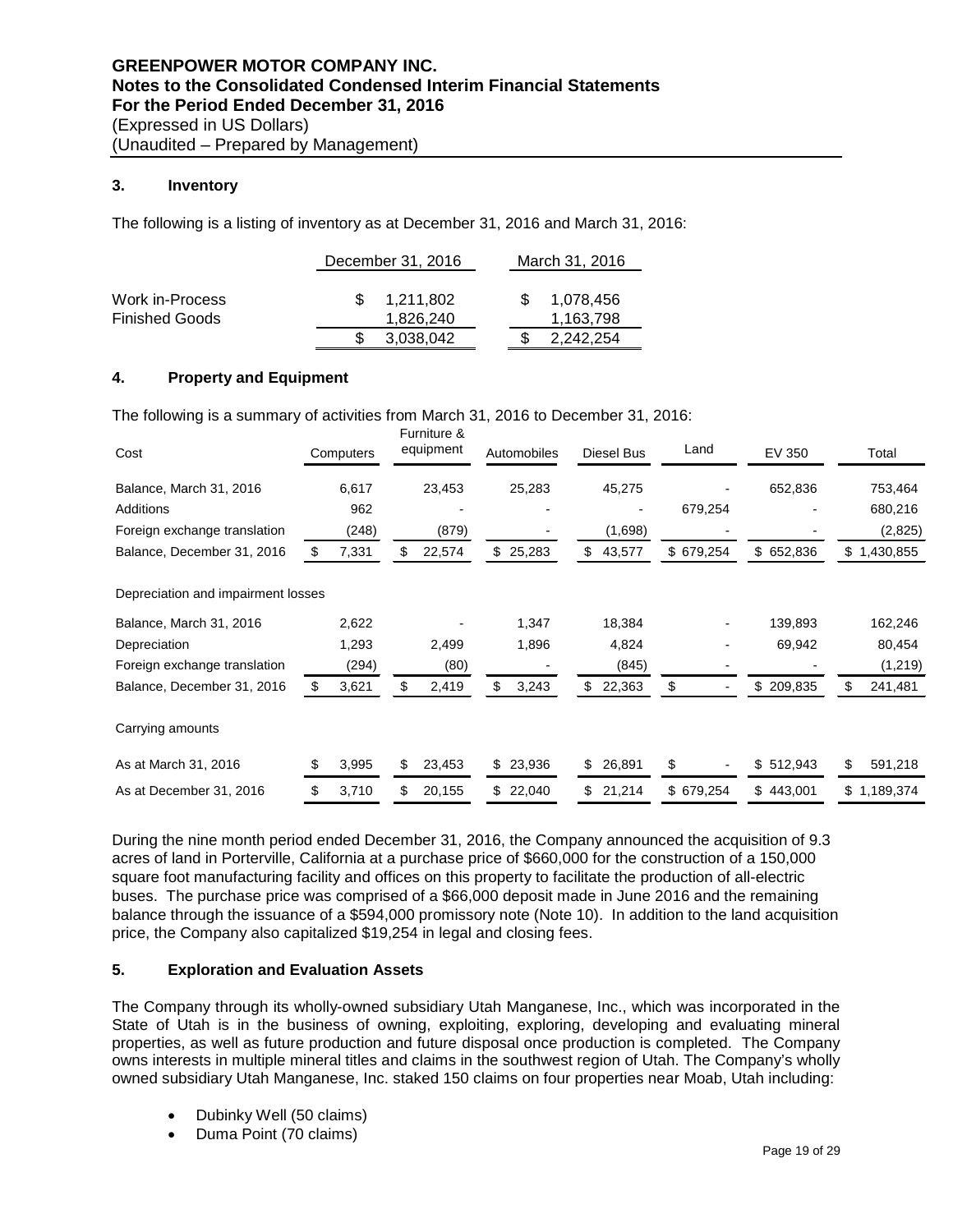# **5. Exploration and Evaluation Assets (continued)**

- Moab Fault (15 claims)
- Flat Iron (15 claims)

Title to mining properties involves certain inherent risks due to the difficulties of determining the validity of certain claims as well as the potential for problems arising from the frequently ambiguous conveyancing historic characteristic of many mining properties. The Company has maintained in good standing the annual maintenance fees for all 15 claims on the Flat Iron property, and has made a decision not to renew the remaining 135 claims. As a result, the impairment assessment of exploration and evaluation assets resulted in a write-down in the carrying value of exploration and evaluation assets in the amount of \$584,436 during the year ended March 31, 2015, to account for the reduced scope of activities.

|                   |   | Gross value |    | Impairment               |    | Carrying value |  |  |
|-------------------|---|-------------|----|--------------------------|----|----------------|--|--|
| March 31, 2015    | S | 611,626     | S  | (584,436)                | S  | 27,190         |  |  |
| Additions         |   | 1,628       |    | $\overline{\phantom{0}}$ |    | 1,628          |  |  |
| March 31, 2016    | S | 611.626     | \$ | (584.436)                | \$ | 28,818         |  |  |
| Additions         |   | -           |    | -                        |    |                |  |  |
| December 31, 2016 |   | 611,626     | S  | (584,436)                | \$ | 28,818         |  |  |

#### **6. Share Capital**

#### Authorized

Unlimited number of common shares without par value Unlimited number of preferred shares without par value

#### Issued

On December 17, 2015, the Company completed a non-brokered private placement (the "Private Placement") for a total of 6,201,699 units at a price of CDN\$0.35 per unit for gross proceeds of CDN\$2,170,595 (U.S.\$1,577,156). Each unit consisted of one common share and one-half of one nontransferable share purchase warrant. Each warrant entitles the holder to purchase one common share with an exercise price of CDN\$0.50 per share until and on December 16, 2016, CDN\$0.75 per share until and on December 17, 2017 and at CDN\$1.00 per share until and on December 17, 2018. The Company issued 3,100,846 common share purchase warrants (Note 9), and incurred \$21,533 in share issuance costs including \$2,772 in finder's fees as a result of the Private Placement.

On May 25, 2016, the Company completed a non-brokered private placement of 1,000,000 common shares (the "Shares") at a subscription price of CDN\$0.30 per Share for gross proceeds of CDN\$300,000 (USD\$232,440) and incurred \$22,004 in share issuance costs including \$11,613 in finder's fees as a result of the non-brokered private placement.

On October 17, 2016, the Company completed a non-brokered private placement (the "October Placement") for a total of 684,541 units at a price of CDN\$0.75 per unit for gross proceeds of CDN\$513,406 (U.S.\$392,756). Each unit consisted of one common share and one-half of one nontransferable share purchase warrant. Each warrant entitles the holder to purchase one common share with an exercise price of CDN\$1.10 per share until and on October 16, 2017, CDN\$1.50 per share until and on October 17, 2018. The Company issued 342,270 common share purchase warrants (Note 8), and incurred \$9,532 in share issuance costs including \$5,412 in finder's fees as a result of the October Placement.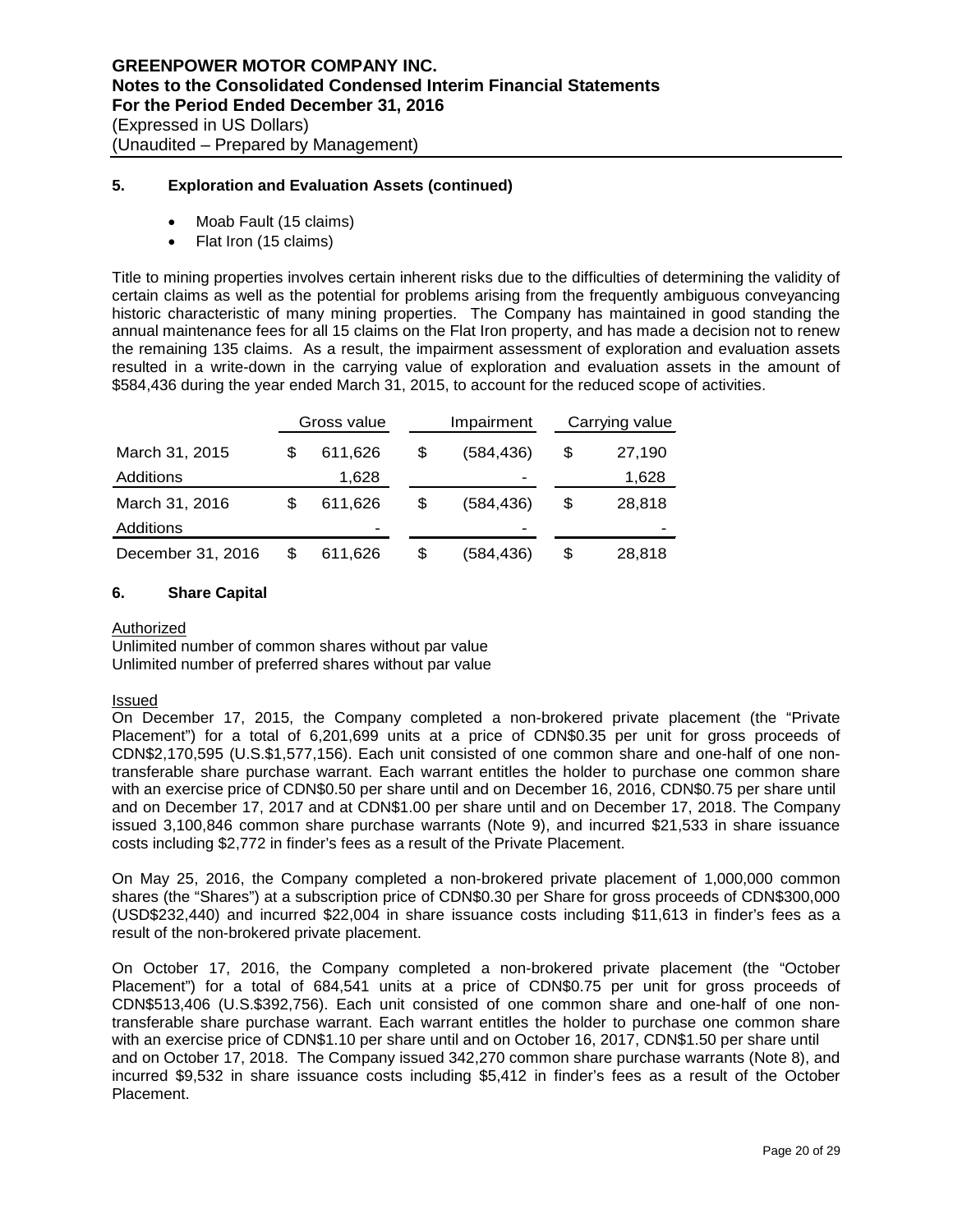## **6. Share Capital (continued)**

As at December 31, 2016, the Company had 15,154,197 shares held in escrow (March 31, 2016 – 23,545,848).

# **7. Stock Options**

The Company has an incentive stock option plan whereby it grants options to directors, officers, employees, and consultants of the Company. On March 9, 2016, the shareholders approved the current plan which allows for the issuance of up to 10,440,790 shares (the "2016 Plan"). The exercise price of options granted under the 2016 Plan may not be less than the minimum prevailing price permitted by the TSXV policies with a maximum term of 10 years. Prior to the adoption of the 2016 Plan, the Company had adopted an incentive stock option plan (the "Plan"), whereby it could grant options to directors, officers, employees, and consultants of the Company. The maximum number of shares that were reserved for issuance under the Plan was to not exceed 10% of the issued common shares of the Company at any time. The Company had the following incentive stock options granted under its Plan and 2016 Plan that are issued and outstanding at December 31, 2016:

| <b>Expiry Date</b>      | Price       | March 31, 2016 | Granted    | Exercised  | Forfeited  | December 31, 2016 |
|-------------------------|-------------|----------------|------------|------------|------------|-------------------|
| December 23, 2016       | \$<br>0.25  | 215,000        |            | (215,000)  |            |                   |
| February 23, 2017       | \$<br>0.25  | 45,000         |            | (45,000)   |            |                   |
| July 3, 2017            | \$<br>0.25  | 45,000         |            |            |            | 45,000            |
| February 23, 2018       | \$<br>0.25  | 250,000        |            |            |            | 250,000           |
| July 3, 2018            | \$<br>0.40  | 200,000        |            |            | (50,000)   | 150,000           |
| July 3, 2018            | \$<br>0.25  | 750,000        |            |            |            | 750,000           |
| September 1, 2018       | \$<br>0.25  | 20,000         |            |            |            | 20,000            |
| October 20, 2018        | \$<br>0.25  | 90,000         |            | (67, 500)  | (22, 500)  |                   |
| January 20, 2019        | \$<br>0.225 | 85,000         |            | (42,500)   | (42,500)   |                   |
| April 20, 2019          | \$<br>0.19  |                | 175,000    | (43,750)   | (131, 250) |                   |
| December 23, 2019       | \$<br>0.25  | 450,000        |            | (25,000)   |            | 375,000           |
| December 23, 2019       | \$<br>0.25  | 4,684,717      |            | (500,000)  |            | 4,184,717         |
| December 23, 2019       | \$<br>0.25  | 500,000        |            |            | (100,000)  | 400,000           |
| March 25, 2020          | \$<br>0.25  | 200,000        |            |            |            | 200,000           |
| September 1, 2020       | \$<br>0.25  | 100,000        |            |            |            | 100,000           |
| January 8, 2021         | \$<br>0.30  | 50,000         |            |            | (37,500)   | 12,500            |
| February 4, 2021        | \$<br>0.35  | 500,000        |            |            |            | 500,000           |
| May 6, 2021             | \$<br>0.35  |                | 530,000    |            |            | 530,000           |
| August 22, 2021         | \$<br>0.82  |                | 100,000    |            |            | 100,000           |
| October 27, 2021        | \$<br>0.62  |                | 500,000    |            |            | 500,000           |
| Total outstanding       |             | 8,184,717      | 1,305,000  | (938, 750) | (433,750)  | 8,117,217         |
| Total exercisable       |             | 6,507,217      |            |            |            | 6,302,217         |
| <b>Weighted Average</b> |             |                |            |            |            |                   |
| <b>Exercise Price</b>   |             | \$<br>0.26     | \$<br>0.47 | \$<br>0.25 | \$<br>0.26 | \$<br>0.30        |
| Weighted Average Life   |             |                |            |            |            | 4.7 years         |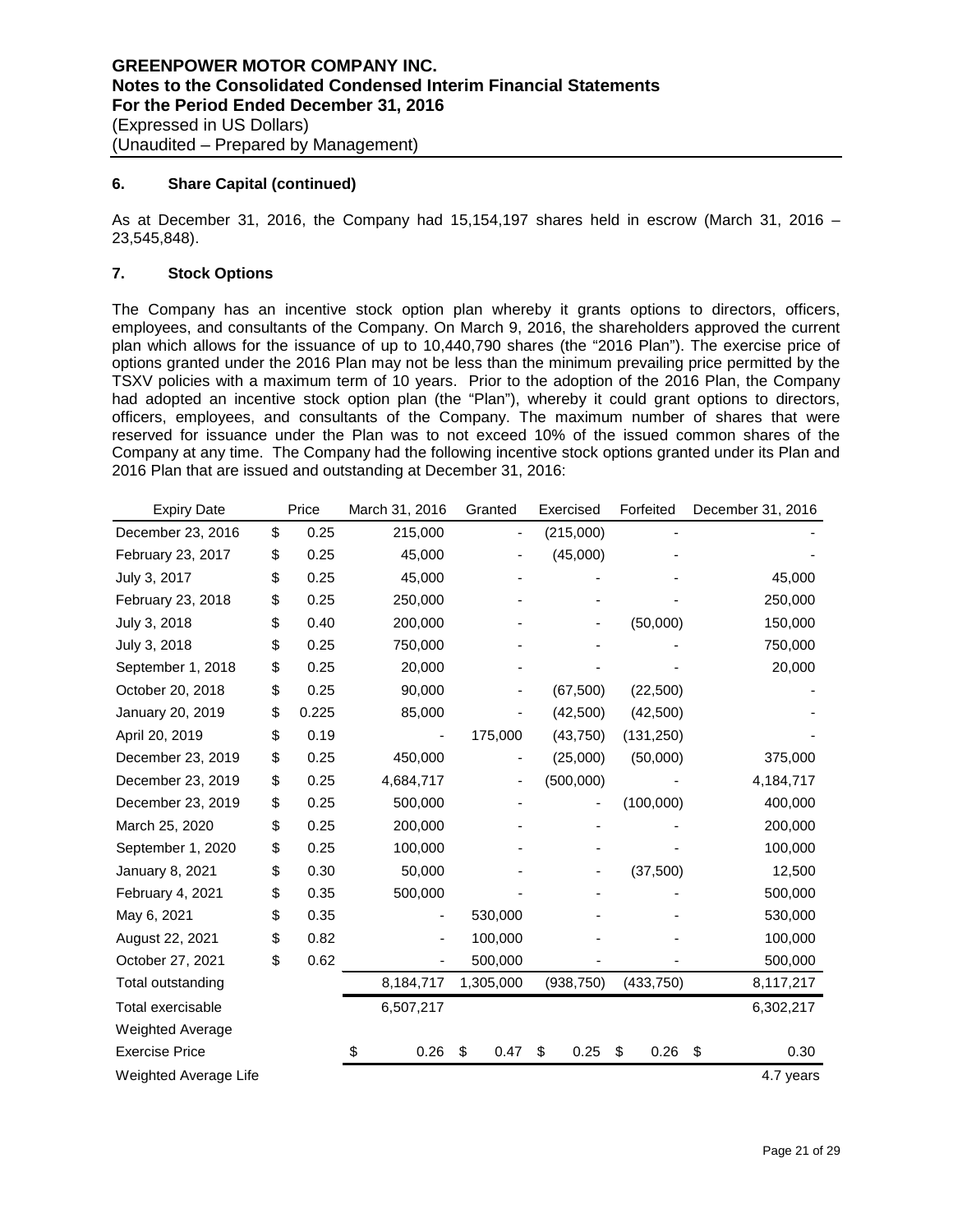# **7. Stock Options (continued)**

During the nine month period ended December 31, 2016, the Company incurred share based compensation to employees, advisors, and directors with a measured fair value of \$241,988 (December 31, 2015 - \$291,637). The fair value of the option grants were recorded as share-based payments on the Consolidated Condensed Interim Statements of Operations and Comprehensive Loss.

On April 20, 2016, the Company granted 175,000 options to a consultant (IR provider) with an exercise price of CDN\$0.19 per share which vest 25% at the end of every 3 months for a period of twelve months and with a term of 3 years.

On May 6, 2016, the Company granted 530,000 options to Directors and an employee with an exercise price of CDN\$0.35 per share with a term of 5 years. The options vest 25% at the end of 4 months, 6 months, 9 months and 1 year.

On August 22, 2016, the Company granted 100,000 options to an employee with an exercise price of CDN\$0.82 per share which vest 25% after 4 months and then 25% after years 1, 2 & 3, and with a term of five years.

On October 27, 2016, the Company granted 500,000 options to an employee with an exercise price of CDN\$0.62 per share which vest 25% after 4 months and then 25% after years 1, 2 & 3, and with a term of five years.

During the nine month period ended December 31, 2016, 433,750 stock options expired or were forfeited.

During the nine month period ended December 31, 2016, 938,750 stock options were exercised at a weighted average price of CDN\$0.25 per share for proceeds of CDN\$234,688 (USD\$ - 173,793).

The following weighted-average assumptions were used for the Black-Scholes valuation of stock option grants for the nine month period ended December 31, 2016:

| Share price on grant date            | CDN\$0.32 |
|--------------------------------------|-----------|
| Exercise price                       | CDN\$0.47 |
| Risk-free interest rate              | 0.70%     |
| Expected life of options             | 4.7 years |
| Annualized volatility <sup>(1)</sup> | 100%      |
| Dividend rate                        | n/a       |

(1) Expected volatility was determined by reference to historical volatility of similar entities following a comparable period of lives.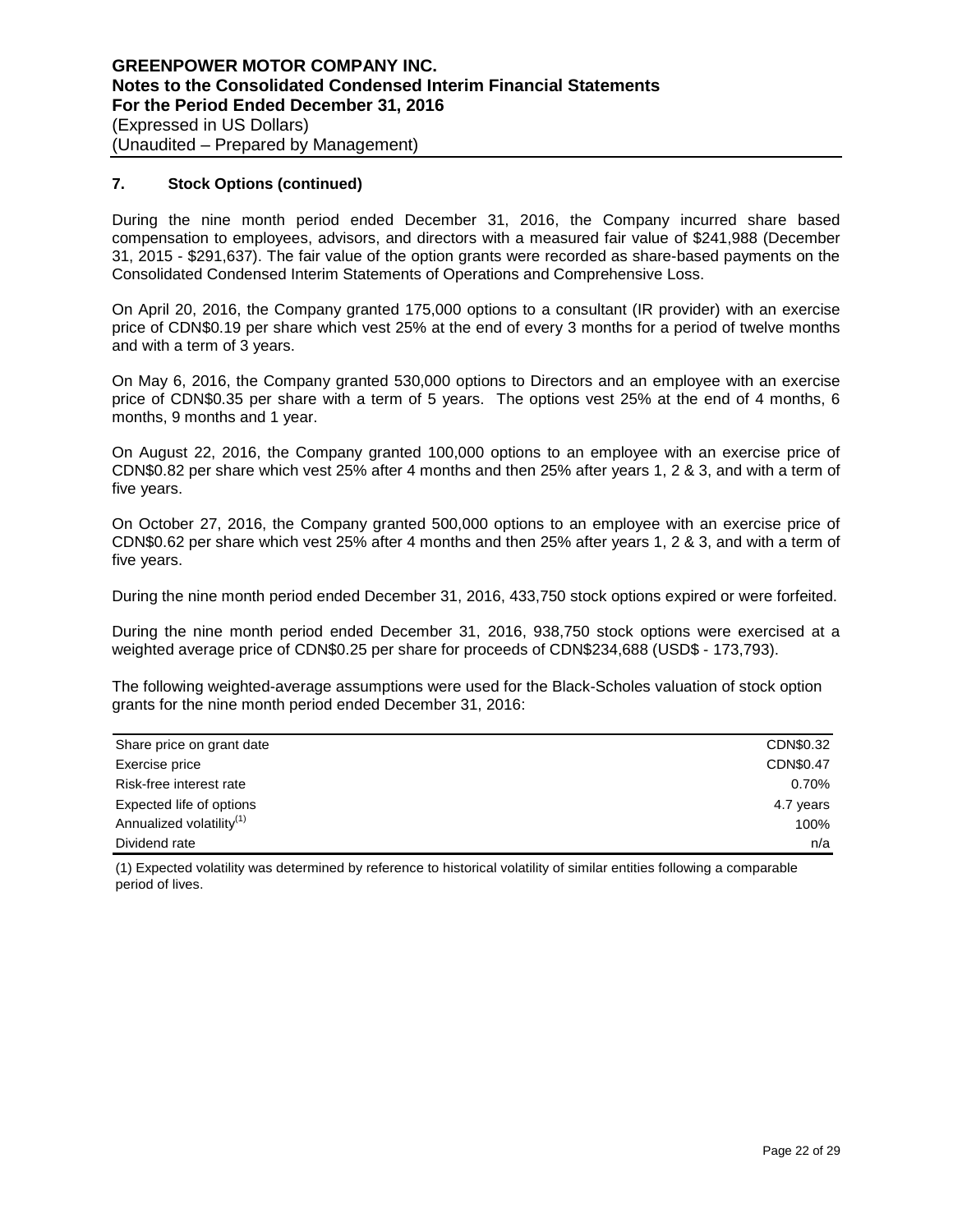# **7. Stock Options (continued)**

The Company had the following broker agent stock options exercised under its Plan during the nine month period ended December 31, 2016:

|                       |            | <b>Broker Agent Stock Options</b> |                |     |                              |    |            |           |  |                   |  |
|-----------------------|------------|-----------------------------------|----------------|-----|------------------------------|----|------------|-----------|--|-------------------|--|
|                       | Exercise   |                                   | <b>Balance</b> |     |                              |    |            |           |  | <b>Balance</b>    |  |
| <b>Expiry Date</b>    | Price      |                                   | March 31, 2016 |     | Granted                      |    | Exercised  | Forfeited |  | December 31, 2016 |  |
| December 23, 2016     | \$<br>0.25 |                                   | 279,620        |     | $\qquad \qquad \blacksquare$ |    | (279, 620) |           |  |                   |  |
| January 7, 2017       | \$<br>0.25 |                                   | 4,900          |     | ۰                            |    | (4,900)    |           |  |                   |  |
| Total outstanding     |            |                                   | 284,520        |     | ٠                            |    | (284, 520) |           |  |                   |  |
| Total exercisable     |            |                                   | 284,520        |     |                              |    |            |           |  |                   |  |
| Weighted Average      |            |                                   |                |     |                              |    |            |           |  |                   |  |
| <b>Exercise Price</b> |            | \$                                | 0.25           | -\$ |                              | \$ | 0.25       | - \$      |  |                   |  |
| Weighted Average Life |            |                                   |                |     |                              |    |            |           |  |                   |  |

During the nine month period ended December 31, 2016, all 284,520 Broker Options were exercised at a price of CDN\$0.25 per share for proceeds of CDN\$71,130 (USD\$ - 55,078).

# **8. Warrants**

As at December 31, 2016, the Company had outstanding warrants, enabling the holders to acquire common shares as follows:

|                         | Exercise        | <b>Balance</b> |                |             |                          | <b>Balance</b>    |
|-------------------------|-----------------|----------------|----------------|-------------|--------------------------|-------------------|
| <b>Expiry Date</b>      | Price           | March 31, 2016 | Granted        | Exercised   | Expired                  | December 31, 2016 |
| July 3, 2016            | \$<br>0.40      | 525,000        | ۰              | (335,000)   | (190,000)                |                   |
| October 1, 2018         | \$<br>0.25      | 400.000        |                |             |                          | 400,000           |
| December 10, 2018       | $$0.50 - $1.00$ | 1,126,650      | $\blacksquare$ | (1,126,400) | -                        | 250               |
| October 16, 2018        | $$1.10 - $1.50$ |                | 342,270        |             |                          | 342,270           |
| December 16, 2018       | $$0.50 - $1.00$ | 3,100,846      | ٠              | (2,946,918) | $\overline{\phantom{a}}$ | 153,928           |
| Total outstanding       |                 | 5,152,496      | 342,270        | (4,408,318) | (190,000)                | 896,448           |
| <b>Weighted Average</b> |                 |                |                |             |                          |                   |
| Exercise Price          |                 | \$<br>0.47     | 1.10           | \$<br>0.49  | \$<br>0.40               | \$<br>0.48        |
| Weighted Average Life   |                 |                |                |             |                          | 2.6 years         |

On September 29, 2015, the Company entered into a Warrant Agreement with EV Power Corp. whereby the Company issued 400,000 common share purchase warrants, each of which is exercisable into one common share with an exercise price of CDN\$0.25 per common share on or before October 1, 2018. The Warrants will vest as to 10,000 Warrants for each completed sale of a GreenPower bus by EV Power Corp. prior to the expiry date.

There were 3,100,846 warrants issued as a result of the Private Placement of Share Units (Note 7) and there were 1,126,650 warrants issued with a fair value of \$66,418 as a result of the issuance of Convertible Debentures (Note 9). The transaction costs assigned to the issuance of the warrants with regards to the Share Units (Note 6) and Convertible Debentures (Note 9) was \$2,778 and \$898 respectively.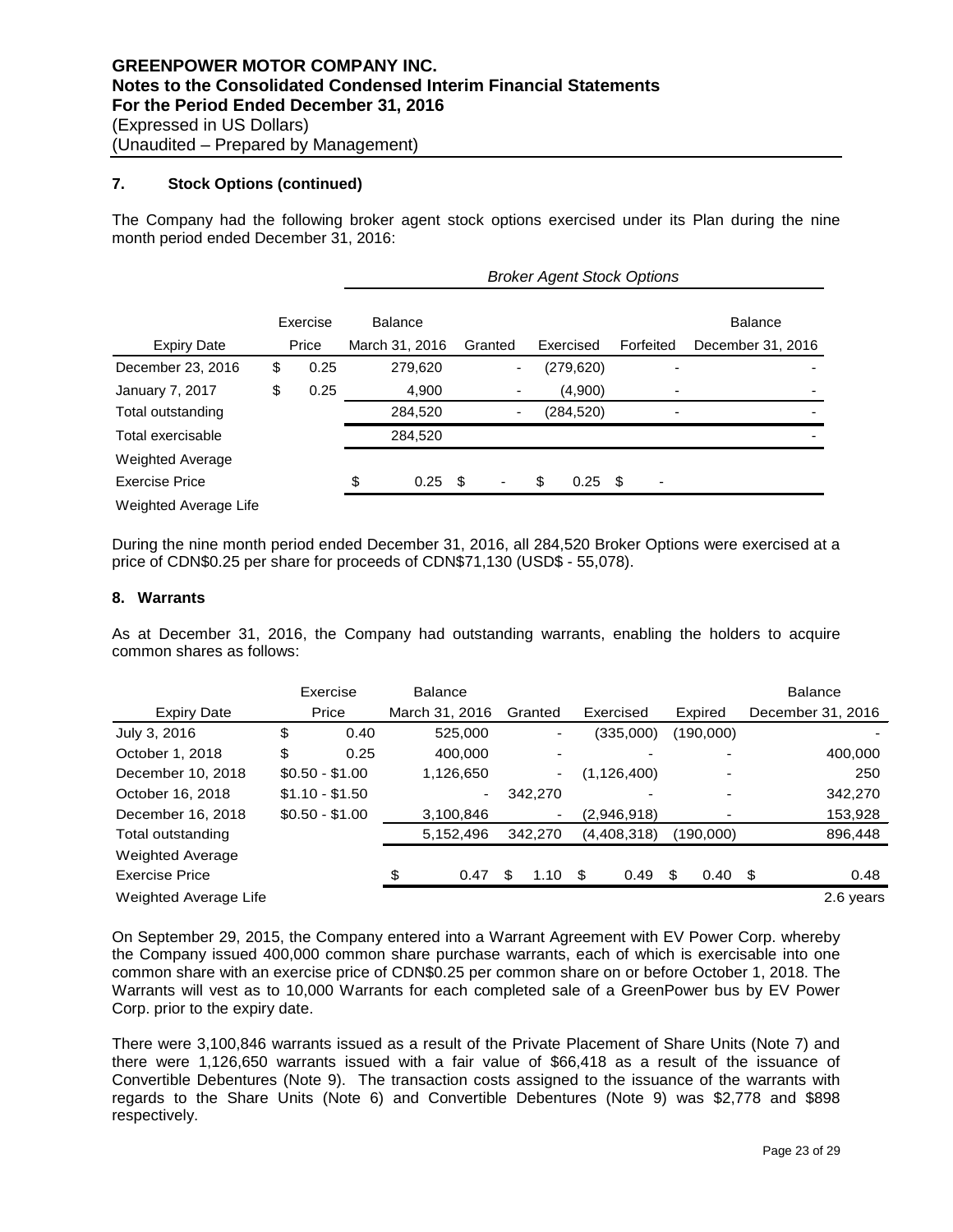## **8. Warrants (continued)**

The following assumptions were used for the Black-Scholes valuation of warrants granted with Convertible Debentures (Note 9):

| Share price on date of issuance      | CDN\$0.32 |
|--------------------------------------|-----------|
| Risk-free interest rate              | 0.54%     |
| Expected life of warrants            | 1.5 years |
| Annualized volatility <sup>(1)</sup> | 100%      |
| Dividend rate                        | n/a       |

(1) Expected volatility was determined by reference to historical volatility of similar entities following a comparable period of lives.

During the nine month period ended December 31, 2016, 4,408,318 warrants were exercised at a weighted average price of CDN\$0.49 per share for proceeds of CDN\$2,160,076 (USD\$1,637,171) and 190,000 warrants expired.

### **9. Convertible Debentures**

On December 11, 2015, the Company issued CDN\$777,000 (USD\$ – 572,571) convertible debentures (the "Debentures") and 1,126,650 non-transferrable common share purchase warrants (the "Debenture Warrants") with the following terms:

- the Debentures mature on December 11, 2018 (the "Maturity date"), and the principal amount of the Debentures, together with accrued and any unpaid interest, will be payable on the Maturity Date;
- the Debentures bear interest at a rate of 8% per annum and will be payable annually;
- the principal amount of the Debentures is convertible into common shares of the Company at a price of CDN\$0.40 per common share at any time, until the Maturity Date;
- each Debenture Warrant is exercisable into one Share with an exercise price of CDN\$0.50 per Share until and on December 10, 2016, CDN\$0.75 per common share until and on December 10, 2017 and at CDN\$1.00 per common share until and on December 11, 2018, subject to adjustment; and
- the Company may, at any time after the second anniversary of the issuance date and prior to the Maturity Date, repay the principal amount and any accrued and unpaid interest of the Debentures.

On initial recognition, the Company bifurcated CDN\$94,215 (USD\$ – 69,552) to equity and CDN\$582,141 (USD\$ – 428,855) to the carrying value of the loan. The Company incurred transaction costs of CDN\$9,293 (USD\$ - 6,848) including finder's fees of \$1,732 paid to arm's length finders. The initial carrying value of the loan of CDN\$583,190 (USD\$  $-$  429,753) will be accreted to CDN\$777,000 (USD\$  $-$ 572,571) over the term of the Debentures. The effective interest rate of the Debentures is 18.55%. The initial treatment of the Debentures is shown below: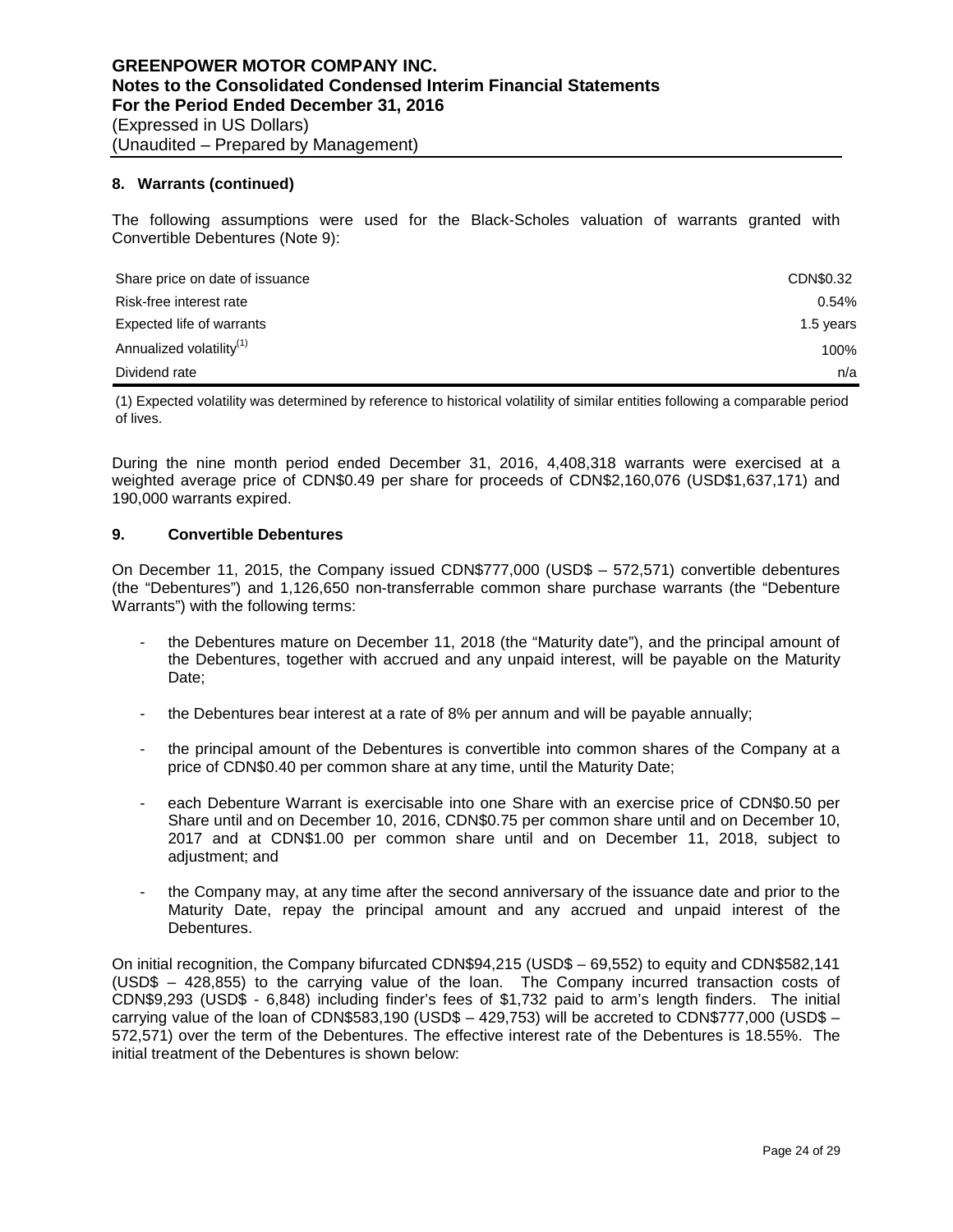# **9. Convertible Debentures (continued)**

|                                                   | USD\$     | <b>CDNS</b> |
|---------------------------------------------------|-----------|-------------|
| Proceeds bifurcated to carrying value of the loan | \$428,855 | \$582,141   |
| Proceeds bifurcated to equity                     | 69.552    | 94.215      |
| Transaction costs related to the Debentures       | 7.746     | 10.512      |
| Fair value assigned to the issuance of warrants   | 66.418    | 90.132      |
| Proceeds on issuance of Convertible Debentures    | \$572,571 | \$777,000   |

On June 2, 2016, CDN\$20,000 (USD\$ – 13,860) worth of Debentures were converted into 50,000 common shares with a conversion price of CDN\$0.40.

|                                            | CDN      |
|--------------------------------------------|----------|
| Initial proceeds - Debentures              | 777.000  |
| Debenture conversions - June 2, 2016       | (20,000) |
| Unconverted Debentures - December 31, 2016 | 757.000  |

During the nine month period ended December 31, 2016, the Company recognized interest and accretion of \$67,866 (December 31, 2015 - \$4,439).

| Convertible debentures balance, March 31, 2016    | 472.927       |
|---------------------------------------------------|---------------|
| Debenture conversions                             | (12,003)      |
| Interest paid on debenture conversions            | (588)         |
| Annual interest paid on debentures                | (45, 420)     |
| Interest and accretion for the period             | 67.866        |
| Convertible debentures balance, December 31, 2016 | \$<br>482,782 |

# **10. Promissory Note**

During the nine month period ended December 31, 2016, the Company issued a \$594,000 promissory note (the "Note) to the City of Porterville to acquire land (Note 4). The Note bears interest at 2.0% per annum and is payable in monthly installments of \$5,463, beginning November 1, 2016. The monthly installments will occur for five years, at which point a balloon payment of \$311,764 is due and payable.

A summary of the remaining principal payments over the next five years are as follows:

| Year | Payment |
|------|---------|
|      | 54,403  |
| 2    | 55,496  |
| 3    | 56,612  |
| 4    | 57,750  |
| 5    | 360,777 |

During the nine-month period ended December 31, 2016, the Company incurred \$1,964 of interest on the Note. This amount is included in Interest and accretion on the Consolidated Condensed Interim Statements of Operations and Comprehensive Loss.

#### **11. Financial Instruments**

The Company's financial instruments consist of cash, accounts receivable, accounts payable and accrued liabilities, loans payable to related parties, and convertible debentures.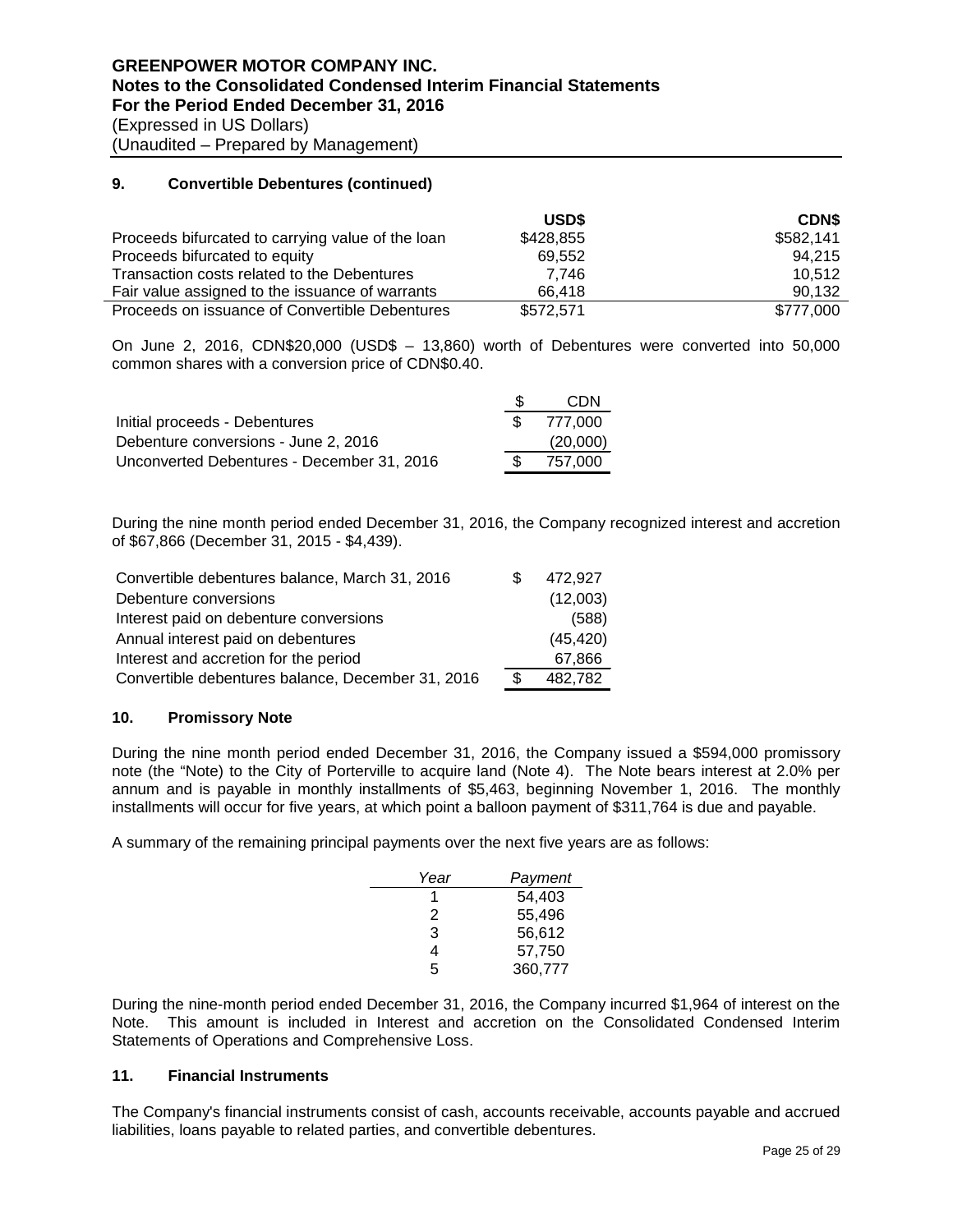## **11. Financial Instruments (continued)**

Financial instruments measured at fair value are classified into one of three levels in the fair value hierarchy according to the relative reliability of the inputs used to estimate the fair values. The three levels of the fair value hierarchy are:

Level 1:Unadjusted quoted prices in active markets for identical assets and liabilities;

Level 2:Inputs other than quoted prices that are observable for the asset or liabilities either directly or indirectly; and

Level 3: Inputs that are not based on observable market data

The Company does not currently hold any financial instruments measured at fair value on the Consolidated Condensed Interim Statements of Financial Position.

The fair value of these financial instruments approximates their carrying value, unless otherwise noted.

#### **Overview**

The Company has exposure to the following financial instrument related risks.

#### **Credit risk**

The Company's exposure to credit risk is on its cash and accounts receivable. Cash consists of cash bank balances held in a major Canadian financial institution with a high credit quality and therefore the Company is exposed to minimal risk.

#### **Liquidity risk**

The Company ensures that there is sufficient capital in order to meet short-term business requirements, after taking into account the Company's holdings of cash. The Company's cash is invested in a bank and is available on demand. The Company will continue to rely on additional financings to further its operations and meet its capital requirements.

#### **Market risks**

Market risk is the risk of loss that may arise from changes in market factors such as interest rates and foreign exchange. The Company believes interest rate risk is not material.

The Company is exposed to foreign exchange risk as it conducts business in both the United States and Canada. Management monitors its foreign currency balances, the Company does not engage in any hedging activities to reduce its foreign currency risk. At December 31, 2016, the Company was exposed to currency risk through the following monetary assets and liabilities in CDN Dollars.  $CDN$ 

| UUIND        |
|--------------|
| \$156,080    |
| \$(36,960)   |
| \$(114,895)  |
| \$(642, 116) |
|              |

Based on the net exposure and assuming all other variables remain constant, a 10% change in the appreciation or depreciation of the CDN dollar relative to the US dollar would change the total loss and comprehensive loss by \$63,789. The Company currently does not plan to enter into any foreign exchange contracts to mitigate this risk.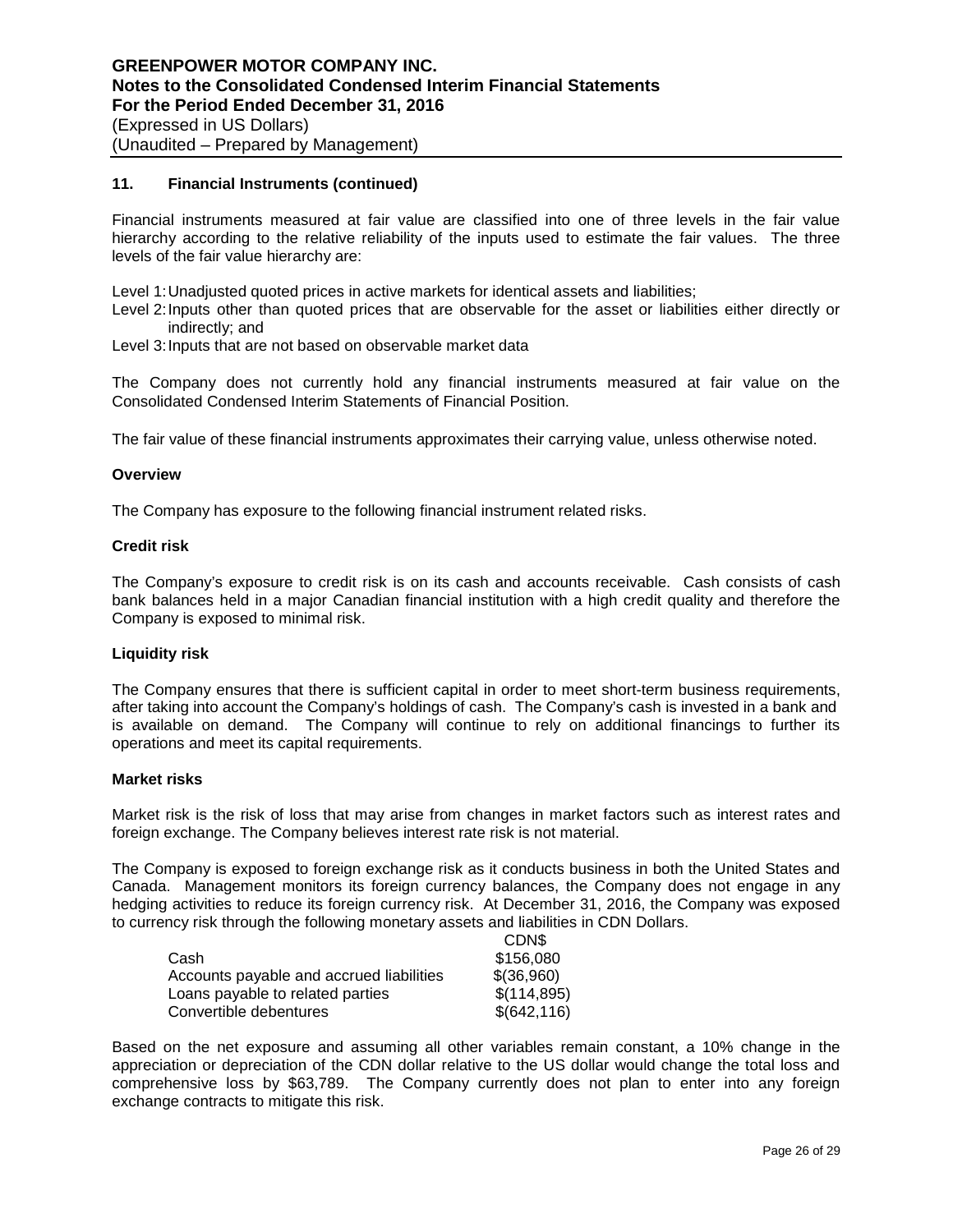# **12. Capital Management**

As the Company is seeking business opportunities, its principal source of capital is from the issuance of common shares. The Company's capital management objective is to obtain sufficient capital to develop new business opportunities for the benefit of its shareholders. To meet the objectives, management monitors the Company's ongoing capital requirements on specific business opportunities on a case-bycase basis. The capital structure of the Company consists of cash and equity attributable to common shareholders, consisting of issued share capital and deficit. There was no change to the Company's approach to capital management during the period. The company is not subject to externally imposed capital requirements.

# **13. Related Party Transactions**

A summary of compensation for directors and key management personnel is as follows:

|                                      | <b>Three Month Period Ended</b> |         |    |                          | <b>Nine Month Period Ended</b> |              |    |              |  |
|--------------------------------------|---------------------------------|---------|----|--------------------------|--------------------------------|--------------|----|--------------|--|
|                                      | December 31,                    |         |    | December 31,             |                                | December 31, |    | December 31, |  |
|                                      |                                 | 2016    |    | 2015                     |                                | 2016         |    | 2015         |  |
| Administrative and professional fees | S                               | 63.705  | \$ | 40.347                   | \$                             | 128,400      | \$ | 121,589      |  |
| Equipment rental                     |                                 | 30,595  |    | 13,838                   |                                | 118,855      |    | 41,211       |  |
| Accomodation                         |                                 | 7,113   |    | $\overline{\phantom{a}}$ |                                | 7.113        |    |              |  |
| Share-based payments (options)       |                                 | 18,847  |    | 34,135                   |                                | 106,967      |    | 279,903      |  |
|                                      | S                               | 120.260 | \$ | 88,320                   | \$                             | 361,335      | S  | 442,703      |  |

During the three and nine month periods ended December 31, 2016, the Company engaged the services of several shareholders and related parties of the Company, including Koko Financial Services Ltd., MSA Holdings Inc., and S&P 500 Financial and Corporate Services Inc., to provide accounting, management consulting and director services. Details of these agreements are as follows:

- Pursuant to a consulting agreement dated August 6, 2014 as amended from time to time, among the Company, Fraser Atkinson and Koko Financial Services Ltd., a company beneficially owned by Fraser Atkinson, the Company retained Fraser Atkinson to provide consulting services to the Company. GreenPower Motor Company Inc., paid Koko Financial Services Ltd., CDN\$37,500 and CDN\$112,500 for the three and nine month periods ended December 31, 2016.
- Pursuant to a consulting agreement dated August 6, 2014 as amended from time to time, among the Company, Mark Achtemichuk and MSA Holdings Inc., a company beneficially owned by Mark Achtemichuk, the Company retained Mark Achtemichuk to provide consulting services to the Company. GreenPower Motor Company Inc., paid MSA Holdings Inc., CDN\$7,500 and CDN\$22,500 for the three and nine month periods ended December 31, 2016.
- Effective January 1, 2016, GreenPower Motor Company, Inc. (the U.S subsidiary of the Company), agreed to pay U.S. \$10,000 per month to S & P 500 Financial and Corporate Services Inc. ("S&P 500"), a U.S. company where Mr. Oldridge served as a director. As a result, GreenPower Motor Company, Inc., paid S&P 500 U.S \$30,000 and U.S \$90,000 for the three and nine month periods ended December 31, 2016.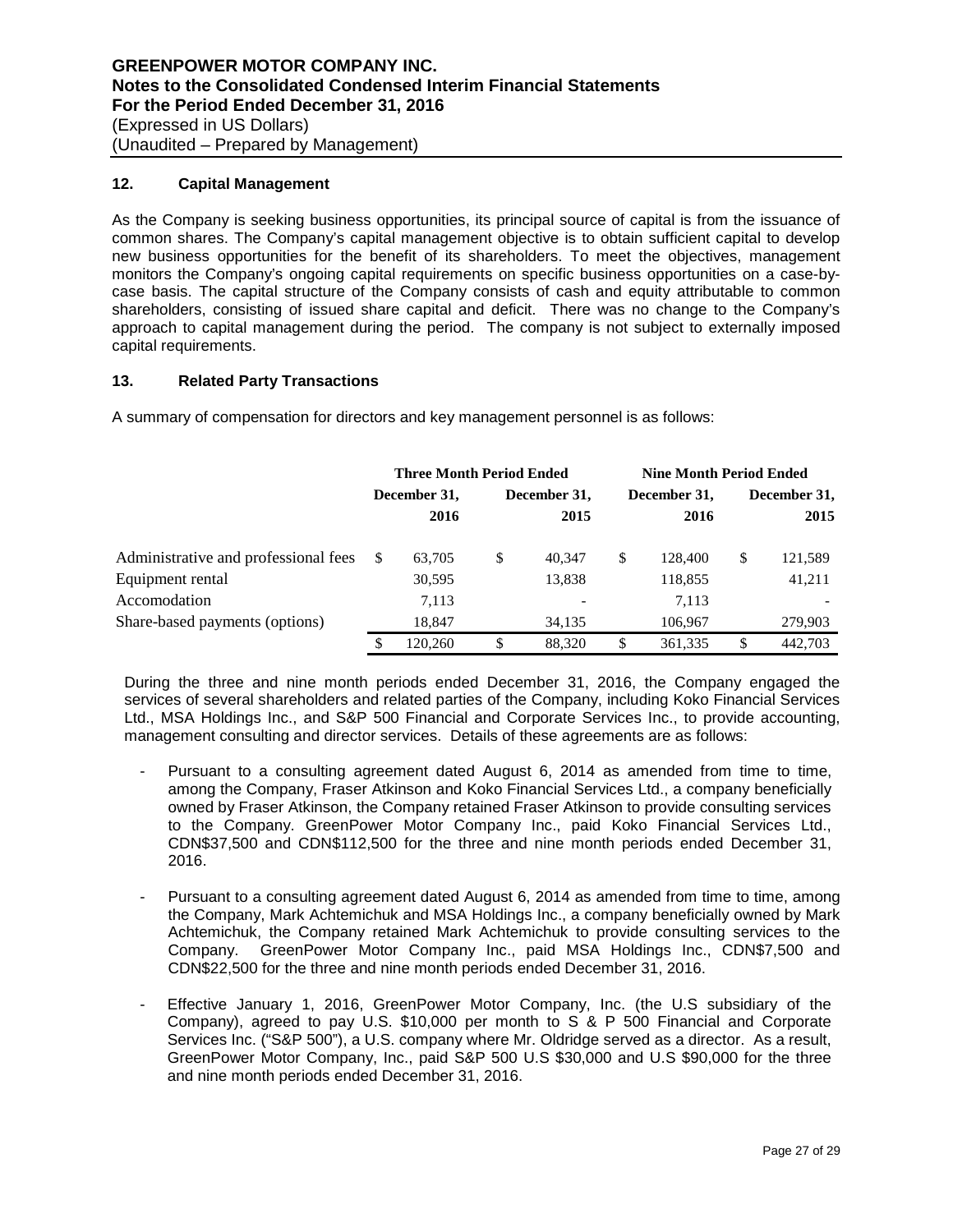## **13. Related Party Transactions (continued)**

During the three and nine month periods ended December 31, 2015, the Company engaged the services of several shareholders and related parties of the Company, including Koko Financial Services Ltd., MSA Holdings Inc., and Phillip Oldridge, to provide accounting, management consulting and director services. Details of these agreements are as follows:

- Pursuant to a consulting agreement dated August 6, 2014, among the Company, Fraser Atkinson and Koko Financial Services Ltd., a company beneficially owned by Fraser Atkinson, the Company retained Fraser Atkinson to provide consulting services to the Company. GreenPower Motor Company Inc., paid Koko Financial Services Ltd., CDN\$15,000 and CDN\$45,000 for the three and nine month periods ended December 31, 2015.
- Pursuant to a consulting agreement dated August 6, 2014, among the Company, Mark Achtemichuk and MSA Holdings Inc., a company beneficially owned by Mark Achtemichuk, the Company retained Mark Achtemichuk to provide consulting services to the Company. GreenPower Motor Company Inc., paid MSA Holdings Inc., CDN \$3,750 and CDN\$11,250 for the three and nine month periods ended December 31, 2015.
- The Company, and its wholly-owned subsidiaries, entered into a consulting agreement with Phillip Oldridge, on February 1, 2013, pursuant to which Mr. Oldridge provided consulting services. Pursuant to the foregoing arrangement, the U.S. subsidiary of the Company ("GreenPower Motor Company, Inc.") paid the sum of U.S \$21,000 and U.S \$63,000 for the three and nine month periods ended December 31, 2015.

The amounts are classified as either Administrative fees, Product development costs or Sales and marketing in the Consolidated Condensed Interim Statements of Operations and Comprehensive Loss for each of the periods.

The Company also incurred share-based compensation in the amount of \$106,967 during the nine month period ended December 31, 2016 (December 31, 2015 – \$279,903) for stock options granted in current and prior periods to Directors of the Company.

Of the 4,408,318 warrants that were exercised (Note 8) during the nine month period ended December 31, 2016, 2,144,922 related to Directors of the Company.

During the nine month periods ended December 31, 2016 and December 31, 2015, the Company also incurred equipment rental expenses of \$118,855 (December 31, 2015 - \$41,211) with Maple Leaf Equipment Aircraft and Recovery Inc., a company that the Chairman of GreenPower is the sole officer and director. These costs are expensed on the Consolidated Condensed Interim Statements of Operations and Comprehensive Loss for each of the periods.

During the nine month period ended December 31, 2016, the Company also incurred accommodation expenses of \$7,113 (December 31, 2015 - \$nil) with Stage Coach Landing, Inc., a company that the Chairman of GreenPower is an officer and director. These costs are expensed on the Consolidated Condensed Interim Statements of Operations and Comprehensive Loss for the period.

Accounts payable and accrued liabilities at December 31, 2016, included \$50,750 (March 31, 2016 - \$101,819) owed to officers, directors, companies controlled by directors and officers and shareholders, which is non-interest bearing, unsecured and has no fixed terms of repayment.